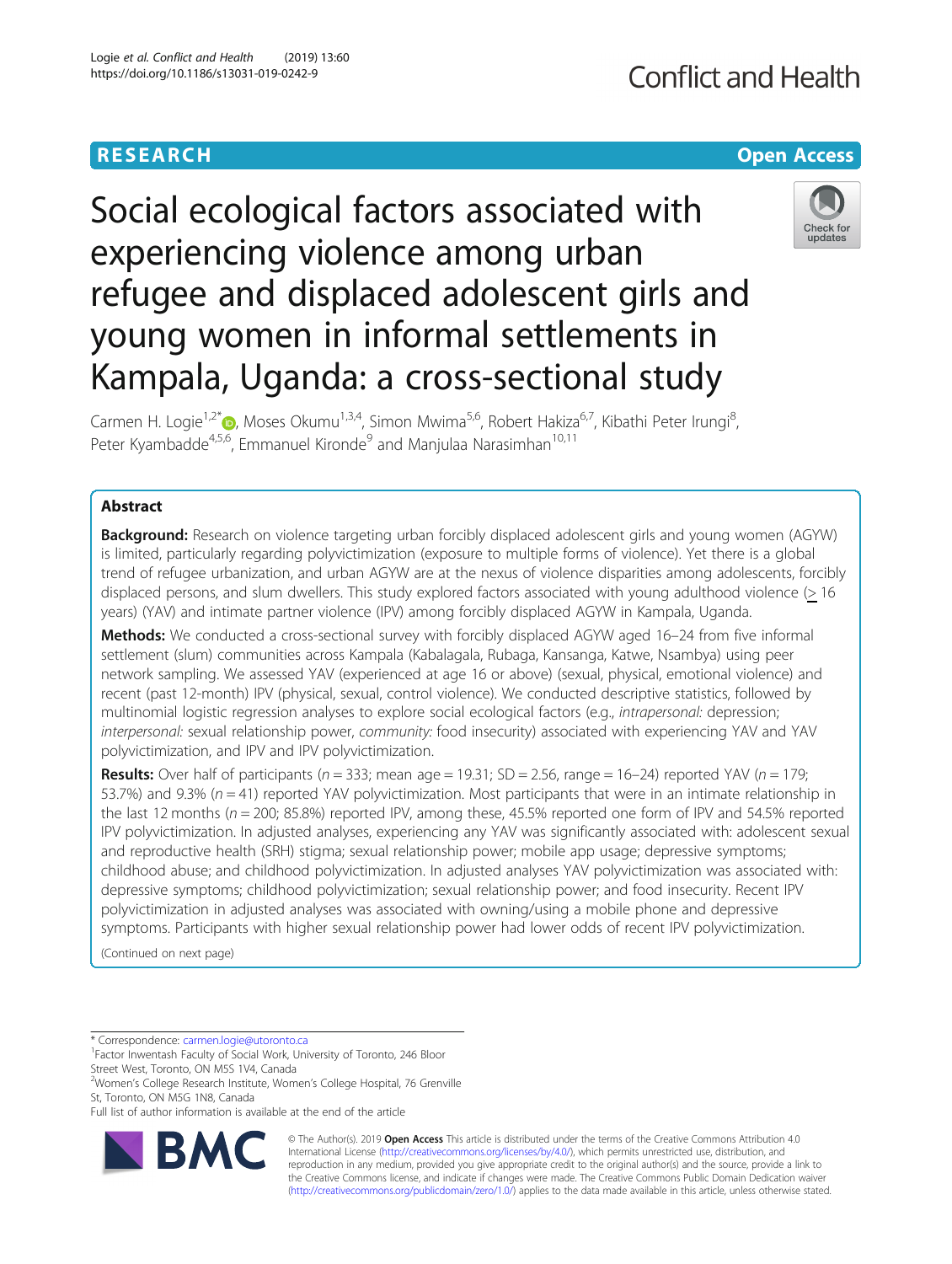# (Continued from previous page)

Conclusion: Findings suggest that YAV and IPV polyvictimization require urgent attention among forcibly displaced AGYW in Kampala. Multi-level strategies are required to address intrapersonal e.g. (depression), interpersonal (e.g. childhood abuse, sexual relationship power) and community (e.g. adolescent SRH stigma, food insecurity) factors associated with experiencing violence. Future research can tailor approaches to advance health, agency and human rights among urban forcibly displaced AGYW.

Keywords: Refugee, Displaced, Adolescent girls and young women, Violence, Polyvictimization, Uganda, Urban, Survivors, Social context, Relationship power

# Background

Sexual and gender-based violence (SGBV) is a human rights violation and public health priority [\[1,](#page-12-0) [2\]](#page-12-0) that disproportionately impacts women and children in humanitarian settings  $[3, 4]$  $[3, 4]$  $[3, 4]$  $[3, 4]$ . An estimated one-fifth—21.4% —of refugee women have reported experiencing sexual violence [[4](#page-13-0)]. A confluence of factors contributes to increased community and intimate partner violence exposure in humanitarian settings, including family and community network breakdown that reduces social support access, increased poverty and food insecurity, and changes in family dynamics and gender roles [\[4](#page-13-0)–[7](#page-13-0)]. SGBV is also used systematically as a weapon of war [\[8](#page-13-0)]. The ways in which SGBV is enacted during conflict thus spans social ecological levels across micro (intimate partnerships), meso (community norms), and macro (military actors) levels [[8,](#page-13-0) [9](#page-13-0)]. Sequalae of experiencing SGBV include poorer physical, reproductive and mental health that reduce quality of life across the life course  $[10-12]$  $[10-12]$  $[10-12]$  $[10-12]$  $[10-12]$ .

Sexual and gender-based violence is a global concern with varied prevalence across contexts and studies. Within sub-Saharan Africa, IPV prevalence differs in conflict situations. For instance, in stable countries such as Tanzania, Vyas & Heise [\[12](#page-13-0)] reported that 36% of women in intimate relationships experienced IPV. Yet in conflict affected countries such as Democratic Republic of Congo (DRC), Tlapek [[13\]](#page-13-0) reported an IPV prevalence nearly two-fold higher—68%. Similarly, a study including children and their women guardians in conflict affected Northern Uganda reported an IPV prevalence among women of 52% compared to 15% in other stable regions of the country [[14](#page-13-0)]. Conflict-affected adolescent girls aged 15–22 in South Sudan reported high lifetime experiences of non-partner sexual violence (26.5%) and lifetime intimate partner violence (43.1%) [\[15\]](#page-13-0). A 2019 systematic review by Seddighi and Colleagues [[16](#page-13-0)] called for more evidence regarding SGBV experienced by adolescent girls and young women (AGYW) to inform the development of effective prevention and response interventions in humanitarian settings.

Uganda is an important case study to examine SGBV as a low-income country and Africa's largest refugee hosting nation with over 1.3 million refugees [[9](#page-13-0), [17](#page-13-0)]. A recent national study on violence experiences among 13–24 year-old Ugandans reported that 35% experienced sexual violence, 59% physical violence, and 33.3% reported experiencing emotional violence [[18](#page-13-0)]. Scant evidence exists on the nature, extent and prevalence of SGBV among forcibly displaced persons in Uganda [\[19](#page-13-0)]. The term forcibly displaced refers to: internally displaced persons who left their home but did not cross an international border; refugees who left their home country due to conflict, war and/or violence; and asylum seekers who left their home country and applied for sanctuary in a different country [\[17\]](#page-13-0). In a multi-country crosssectional study including 1296 conflict-affected adolescent girls from DRC, South Sudan, and Ethiopia, Stark and colleagues [[20](#page-13-0)] reported that over half of participants experienced at least one type of violence in the previous 12 months, including: 31.8% physical violence; 36.8% emotional violence; and 26.7% sexual violence.

The 2006 Uganda Refugee Law supports forcibly displaced persons to leave refugee settlements and camp settings, with most resettling in informal urban settlements (also referred to as "slums"). Informal settlements often have higher incidences of violence due to economic insecurities that can result in familial conflict and insecure living situations [\[21](#page-13-0)]. For instance, a study examining the prevalence and correlates of violence against AGYW aged 14–24 in Kampala's informal settlements ( $n = 313$ ) reported that 37% of youth engaged in physical fights, 28% were threatened or injured with a weapon, and 30% experienced forced sex [[22](#page-13-0)]. With most (56%) of sub-Saharan Africa's urban population living in informal settlements [\[23](#page-13-0)], and approximately 100, 000 refugees living in Kampala's informal settlements [[19](#page-13-0)], there is an urgent need to understand and address SGBV among forcibly displaced AGYW in these settings.

Urban forcibly displaced AGYW are at the nexus of violence targeting refugees and violence in informal settlements, yet little is known of their experiences of violence. Research with refugees has traditionally focused on sexual violence in settlement/camp settings [[4](#page-13-0)], overshadowing the urbanization of refugees. Polyvictimization—cumulative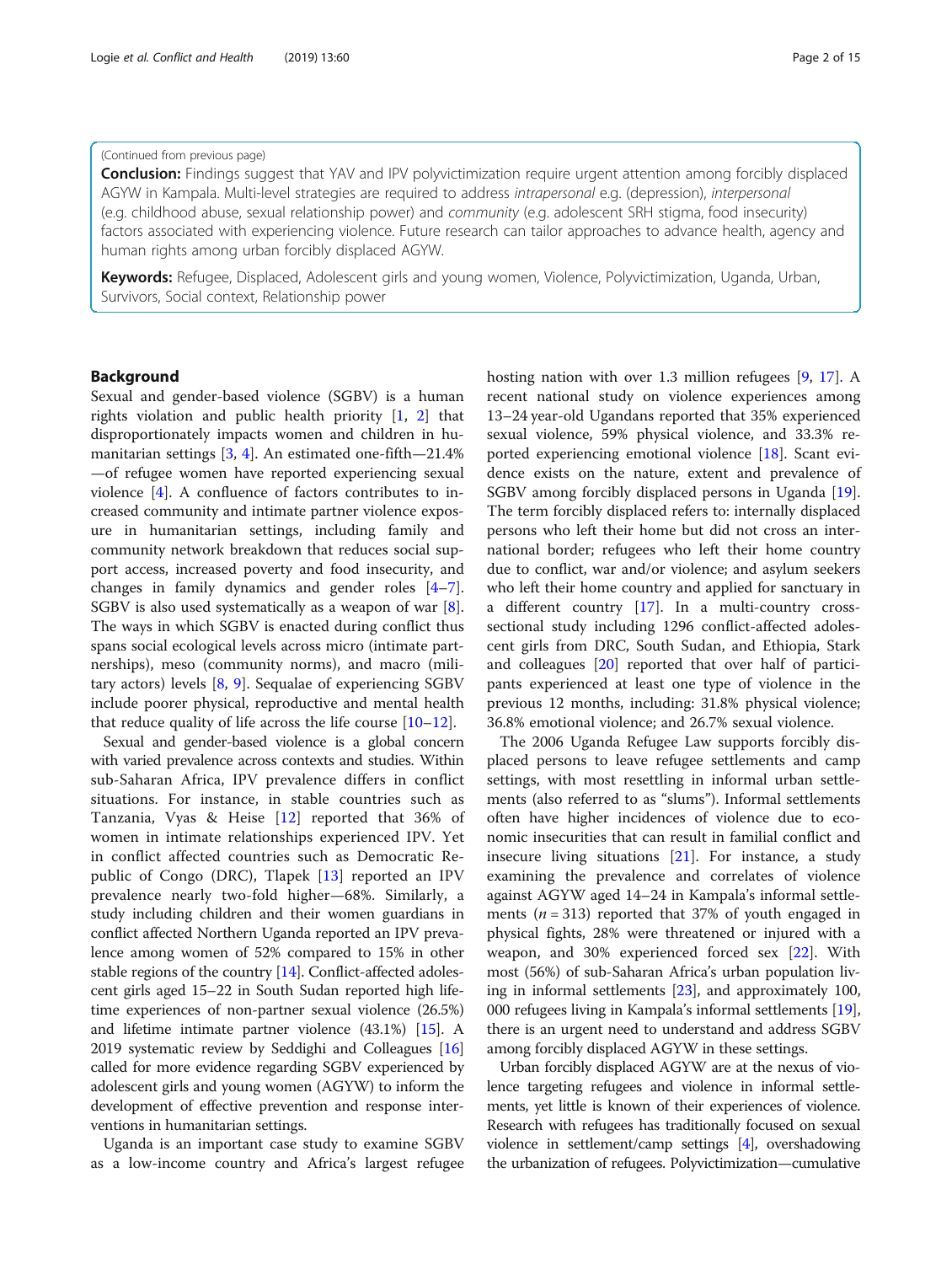and multiple forms of violence spanning familial, community and intimate partners, among others—is understudied among forcibly displaced AGYW. Yet among AGYW who have experienced violence, most have experienced polyvictimization [\[24\]](#page-13-0) and polyvictimization contributes to more variability in mental health outcomes in comparison with individual forms of violence [[25](#page-13-0)].

A 2017 [[26\]](#page-13-0) systematic review including 32 cross-sectional studies in humanitarian settings identified that exposure to violence against women and violence against children was associated with: low income, alcohol and drug use, mental health and coping strategies, and low social support. Economic insecurity exacerbates risks of violence among refugee and displaced AGYW in complex ways. Forcibly displaced AGYW may engage in transactional sex to support individual and family survival [\[27](#page-13-0), [28\]](#page-13-0), in turn, transactional sex may elevate exposure to violence [[29,](#page-13-0) [30\]](#page-13-0). Economic insecurity may challenge men's traditional expectations of gendered roles as the breadwinner, in turn contributing to IPV. For instance, young women in post-earthquake Haiti contextualized men's violence in relationship to frustration regarding food and housing insecurity and a lack of employment options [\[27\]](#page-13-0). A qualitative study in postconflict Colombia [[31](#page-13-0)] applied a social ecological lens to understand the interconnections between community violence, violence against children, and IPV. This study reported migration stressors when moving from rural to urban settings, including economic challenges acquiring food, housing and employment as well as intensified violence within families [\[31\]](#page-13-0).

Other community factors such as inequitable gender norms may be associated with violence [\[32\]](#page-13-0) targeting women. For instance in South Sudan gender inequitable norms were associated with acceptance of violence toward women [\[33\]](#page-13-0). Stigma directed toward adolescent sexual practices and engagement in sexual and reproductive health (SRH) services, such as contraception and HIV testing, is also associated with social isolation, violence, and mental health challenges [[34,](#page-13-0) [35\]](#page-13-0). Associations between adolescent SRH stigma and violence is understudied among refugee and displaced AGYW.

At the individual/intrapersonal level, mental health challenges such as depression may have a reciprocal relationship with violence [[36\]](#page-13-0). Experiencing violence is associated with increased likelihood of experiencing depression and post-traumatic stress disorder [[36,](#page-13-0) [37\]](#page-13-0), and depressive symptoms may constrain self-efficacy, optimism and motivation needed to acquire support and resources needed to leave violent situations [[38\]](#page-13-0). A cross-sectional study with adolescent refugees from the DRC living in Rwanda and from South Sudan living in Uganda found that individuals with mental health challenges were more likely to report experiencing violence [[39\]](#page-13-0). In Uganda, mobile phone and internet use has increased exponentially from 40,000 in 2000 to 19,000,000 in 2016 [\[40](#page-13-0)]. Mobile phone and internet use are a lifeline for refugees as they communicate, seek services, and navigate new environments [[41\]](#page-13-0). However, mobile phones and the internet can also be used to perpetuate and exacerbate SGBV targeting women and girls [\[29](#page-13-0)]. 'Technology-facilitated GBV' includes harm caused using the internet, mobile technology, and comprises stalking, sexual harassment and other forms of exploitation [[42](#page-13-0), [43\]](#page-13-0). Specifically, digital technologies may result in concerns and blame regarding infidelity, in turn contributing to partner violence. A 2018 systematic review [[43](#page-13-0)] called for studies conducted in low-and middle-income countries to investigate the impact of digital technologies on SGBV. A 2019 commentary [\[45\]](#page-14-0) argued that digital technologies have a potential role to play in SGBV prevention, yet researchers should also consider "the potential for harm with web-based technologies in violent relationships, in which possessive partners might search mobile phones" (pp e270). This suggests that a deeper understanding is needed regarding the role of digital technologies in both reducing and increasing risks for SGBV.

The experiences of violence among urban refugee and displaced AGYW remain understudied across global contexts, including Uganda. To address this knowledge gap, this study explored experiences of violence from any person, as well as from intimate partners. Specifically we examined: (1) the prevalence of experiencing violence (emotional, physical, sexual) in young adulthood (during or after the age of 16) the prevalence of experiencing recent (past 12 month) intimate partner violence (IPV); and (3) socio-demographic and social ecological factors associated with young adulthood violence and recent IPV at intrapersonal (mobile phone engagement, depression), interpersonal (childhood violence, transactional sex, sexual relationship power), and *community* (adolescent sexual and reproductive health stigma, food insecurity, community safety) levels among urban refugee and displaced AGYW living in Kampala's informal settlements.

# Methods

# Participants

We conducted a cross-sectional survey as part of a larger HIV prevention-focused community-based research study with young women (16–24 years) refugees living in informal settlements of Kampala. Participants completed an interview-administered questionnaire between January to March 2018. Data were collected in collaboration with refugee agencies (Interaid Uganda, Young Africans for Integral Development (YARID), Tomorrow Vijana) and government agencies (Uganda AIDS Control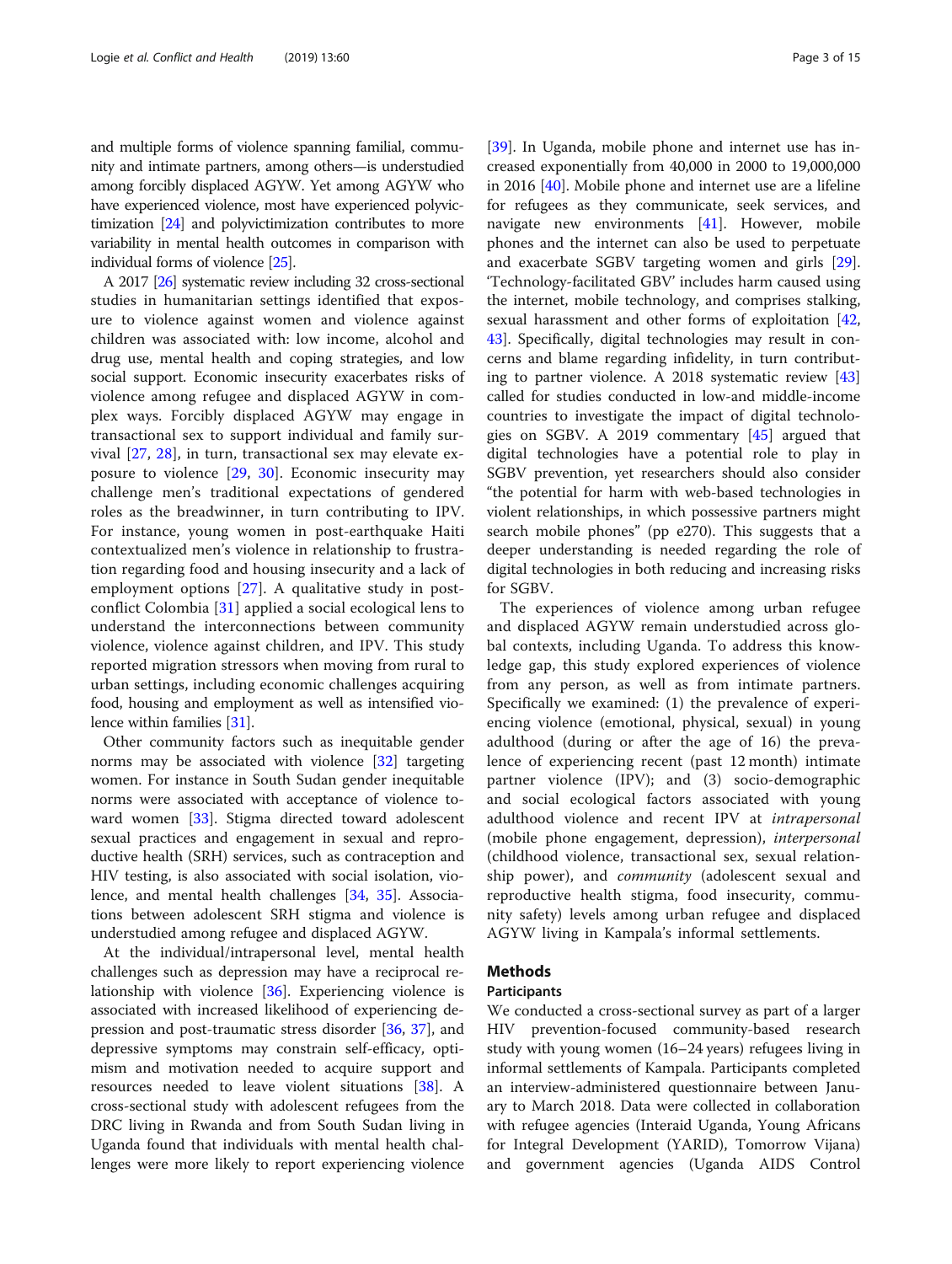Program, Ministry of Health). Inclusion criteria included: adolescent girls and young women aged 16–24; selfidentified as a refugee or displaced person or having refugee/displaced parents; living in one of 5 informal settlements ("slums") in Kampala (Kabalagala, Rubaga, Kansanga, Katwe or Nsambya); and able to provide informed consent. Congruent with recommendations for ethical approaches to adolescent participation in sexual health research [[46](#page-14-0)], we did not require parental consent for participation for those aged 16–17 years for the following reasons: 1) adolescents in Uganda are able to receive an HIV test after the age of 12 years independently, and participants were able to understand this study given their exposure to multi-media and community-based campaigns to end violence in Uganda, 2) seeking parental consent would have prevented some participants from freely discussing their experiences, and 3) we received a waiver from the ethics boards.

# Recruitment

We recruited and trained 8 peer research assistants (PRAs) including women from Burundi  $(n = 2)$ , the Democratic Republic of Congo  $(n = 4)$ , South Sudan  $(n = 1)$  and Rwanda  $(n = 1)$  who self-identified as refugee or displaced girls/women aged 18–24 to recruit participants and to administer the tablet-based survey. We used peer-driven and peer network sampling methods to recruit participants for the study. Peer network sampling [[48\]](#page-14-0) is an effective strategy to recruit and include hidden and marginalized populations such as urban refugees and displaced youth in research. Participants were given study 'coupons' and encouraged to recruit between one to five participants from their social networks. Subsequent participants were invited to recruit 2–5 persons from their social networks until the target number of participants was reached. A trained social worker provided psychosocial support to participants in cases of distress (no cases were reported). All participants received a handout with psychosocial resources and the PRAs provided further information regarding resources in Kampala for violence prevention and response, including information on mental health support services (for instance, at Interaid Uganda) and access to postexposure prophylaxis. The study received research ethics approval from the University of Toronto, Canada and the Ugandan Ministry of Health.

# Data collection procedures

Prior to beginning the study, all participants provided informed consent on the tablet. The PRAs administered the tablet-based surveys in English, French or Swahili, at a preferred location chosen by the participants. Participants received an honorarium of UGX 12,500-shilling (∼\$3.72 USD) for completing a 35–45 min survey.

# Measures

# Outcome variables: lifetime experiences of young adulthood violence and recent intimate partner violence

We assessed (1) violence during and/or after the age of 16 years (lifetime experiences of young adulthood violence [YAV]) and (2) intimate partner violence in the last 12 months (recent IPV). Violence included three types of violence: having experienced physical, verbal, and/or sexual violence. To assess young adulthood violence, participants were asked: Have you ever experienced at age 16 years old and over (check all that apply); sexual violence (yes = 1, no = 0); physical violence (yes = 1,  $no = 0$ ) or verbal abuse (yes = 1, no = 0). The IPV questions were completed by participants who were currently or were in an intimate relationship in the past 12 months. Questions assessed physical, sexual and control violence in the last 12 months. For instance, physical violence was assessed with the question: "During the past 12 months how many times did someone you were dating physically hurt you on purpose (such as hit, slammed you into something); sexual violence was assessed with the question, during the past 12 months how many times did someone you were dating force you to do sexual things you did not want to do (such as kissing, sex); and control violence was assessed with the question, "during the past 12 months how many times did someone you were dating try to control your actions (e.g. who you hang out with, where you are)." Response options included: Never, 1 time, 2 or 3 times, 4 or 5 times, and 6 or more times. For lifetime young adulthood violence, and for recent IPV, responses were categorized into: no violence = 0; experienced 1 type of violence  $= 1$ ; and experienced more than one type of violence (polyvictimization) = 2.

Socio-demographic variables included age (continuous), education level (categorical: no education/less than secondary school, and post-secondary education), employment status (categorical: employed, unemployed, and student), and relationship status (categorical: no relationship, dating one partner/married and casual dating/multiple partners).

Intrapersonal level factors included mobile phone ownership and use, mobile application (app) usage, and depression. Mobile phone ownership and use was assessed by asking if participants owned and used a mobile phone. An affirmative response was coded as mobile phone ownership and use. Mobile app usage was measured categorically by asking participants to indicate the apps (e.g. WhatsApp, Viber, Facebook, Snapchat and Telegram) used to communicate with friends and others. Responses to this item were recoded into three categories: No app = 0; one app = 1; and more than one app = 2. Depression was assessed using the Patient Health Questionnaire-9 (PHQ-9) [[47\]](#page-14-0). Before categorizing the instrument, we found acceptable internal reliability of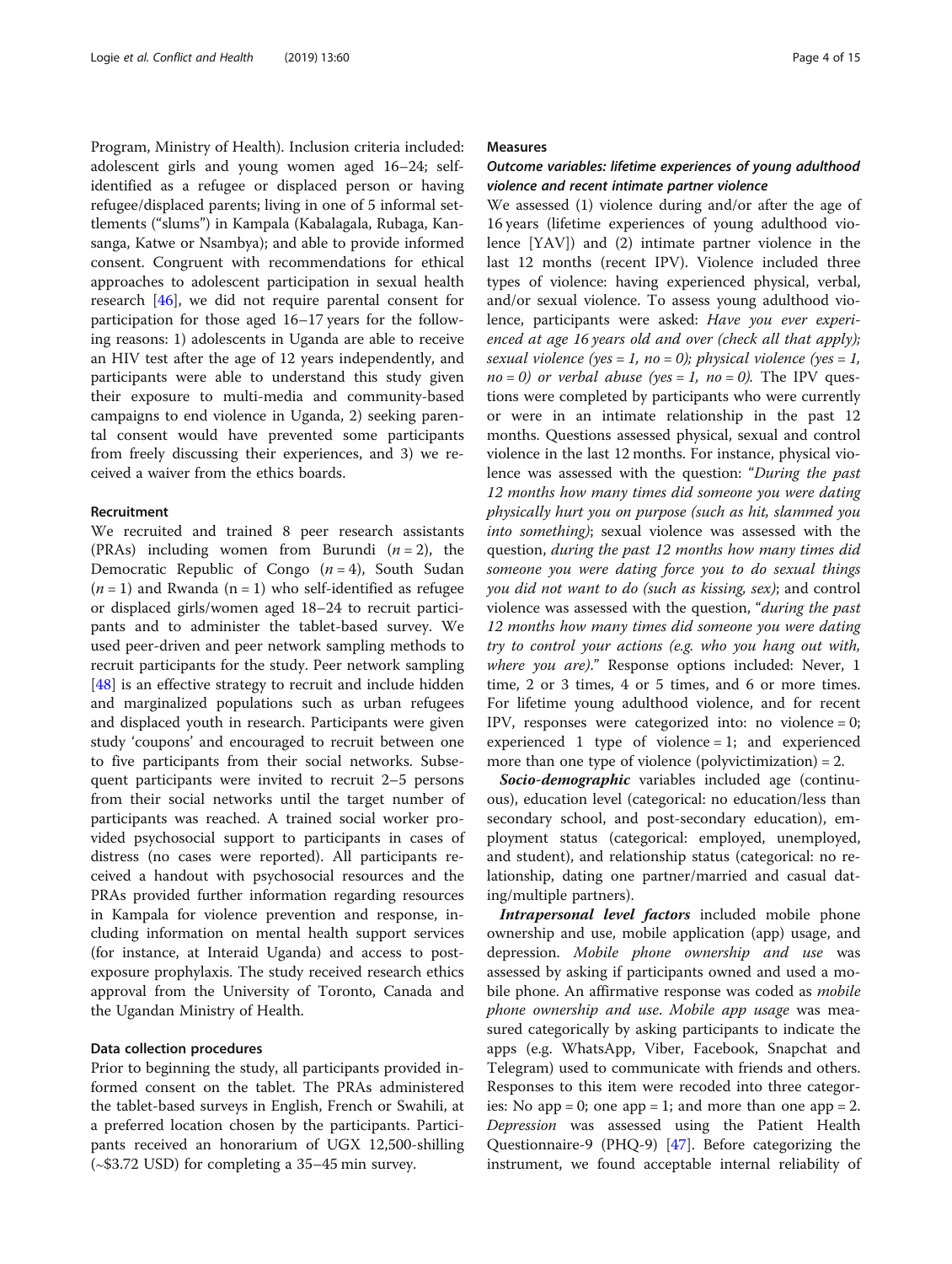the PHQ-9 among this sample of refugee and displaced AGWY in Kampala (Cronbach Alpha = 0.89). Following scoring guidelines [[47](#page-14-0)], participants who had scores less than 5 were classified as having no depressive symptoms, while participants with a score of 5 or above were classified as having depressive symptoms.

Interpersonal level factors included transactional sex and experiencing childhood abuse. Transactional sex was assessed by asking participants if they had exchanged sex in their lifetime for: money; drugs; shelter; food; gifts; clothes; services; and/or other reasons. An affirmative response was coded as transactional sex engagement. Experiencing childhood abuse was assessed by asking: Have you ever experienced as a child (below the age of 16) (check all that apply); sexual violence (yes = 1,  $no = 0$ ); physical violence (yes = 1, no = 0) or verbal abuse (yes = 1,  $no = 0$ ). Responses were categorized into: No childhood violence = 0; experienced 1 type of childhood violence = 1; and experienced more than one type of childhood violence = 2. Sexual relationship power  $[48]$  $[48]$  $[48]$ was assessed using the 15-item relationship control subscale from the Sexual and Relationship Power Scale (SRPS) using a 4-point Likert scale  $(1 =$  strongly agree to 4 = strongly disagree). The relationship control subscale assesses power and control in sexual relationships (e.g. If I asked my partner to use a condom, he would get violent). We calculated scores using SRPS testing guidance [[48\]](#page-14-0). The scale had acceptable reliability (Cronbach Alpha = 0.90) within our sample. Higher SRPS scores indicated higher sexual relationship power.

Community level factors included adolescent sexual and reproductive health (SRH) stigma, food insecurity and community safety perceptions. We used the 19-item Adolescent SRH Stigma Scale (Cronbach's  $\alpha = 0.85$ , range 0–19 in our study)  $[49]$  $[49]$  to measure *adolescent sex*ual and reproductive health (SRH) stigma validated among this sample of urban refugee and displaced AGYW [\[50\]](#page-14-0). The scale is used to assess stigmatizing attitudes toward adolescents' involvement in sex, pregnancy, abortion, and accessing STI services and family planning [[49\]](#page-14-0). Response options used a 3-point Likert scale (disagree, neutral, agree) and were summed to create a total stigma score. Food insecurity was assessed using the question: "how often do you go to bed hungry because you didn't have enough to eat?" with a 4-point Likert scale (never, sometimes, most days, everyday). We dichotomized responses into yes = 1—experienced food insecurity and  $No = 0$ —did not experience food insecurity [[51\]](#page-14-0). *Community safety* perceptions were assessed using the item: "how safe do you feel in terms of your physical safety in your community (e.g. crime, violence)?" This variable included 4-response options (not safe, fairly safe, safe, very safe) that we dichotomized into  $yes = 1 - safe$ and  $No = 0$ —not safe.

# Data analysis

We calculated summary statistics of socio-demographic, SGBV, and social ecological variables, using means and standard deviation (SD) for continuous variables, and frequencies and proportions for categorical variables. We examined the data using one-way analysis of variance (ANOVA) for continuous variables and Chi-square or Fisher's Exact test for categorical variables to assess differences in young adulthood violence (YAV) and recent IPV experiences across socio-demographic and social ecological variables. Unadjusted and adjusted multinomial logistic regression (MLR) analyses were conducted to identify social ecological factors associated with 1) lifetime YAV, 2) YAV polyvictimization, 3) recent IPV, and 4) IPV polyvictimization. We adjusted for variables that were significant in the unadjusted models.

# Results

# Prevalence of young adulthood violence and recent intimate partner violence

There were 333 participants (mean age =  $19.31$ ; SD = [2](#page-7-0).56, range =  $16-24$  $16-24$ ). Tables 1 and 2 summarize participants' socio-demographic information and associations with experiencing one type of violence and polyvictimization  $(1$  type of violence). The mean participant age for participants ( $n = 333$ ) who responded to lifetime YAV questions was 19.31 years  $(SD = 2.56)$ , and the mean age of participants  $(n = 233)$  who completed the recent IPV survey was  $20.01$  years (SD = 2.48).

Over half  $(n = 179; 53.7%)$  of participants reported YAV (physical:  $n = 50$ , 15%; sexual:  $n = 41$ , 12.3%; emotional:  $n = 152, 45.6\%$ . Of these,  $44.4\%$   $(n = 148)$  reported experiencing one type of violence and  $9.3\%$  (n = 41) reported >1 type of violence (polyvictimization) (Table [1\)](#page-5-0). Table [2](#page-7-0) reveals that most participants who were in an intimate relationship in the last 12 months (85.8%,  $n = 200$ ) reported experiencing IPV (physical violence:  $n = 63$ , 27%; sexual violence:  $n = 113$ , 48.5%; control:  $n = 175$ , 75.1%). Among the 200 participants who reported recent IPV, 45.5% ( $n = 91$ ) reported one type of IPV and 54.5% ( $n = 109$ ) reported IPV polyvictimization.

# Differences in experiences of young adulthood violence

Table [1](#page-5-0) presents the findings from bivariate analyses (chi-square independent tests and one-way ANOVA) examining YAV. Young adulthood polyvictimization was higher for: older participants; person who were unemployed (vs student and employed); participants that used/owned mobile phones vs. those with no phone; those who used multiple mobile apps vs. no apps; persons with depressive symptoms vs. no depressive symptoms; lifetime transactional sex engagement; and persons with higher adolescent SRH stigma scores.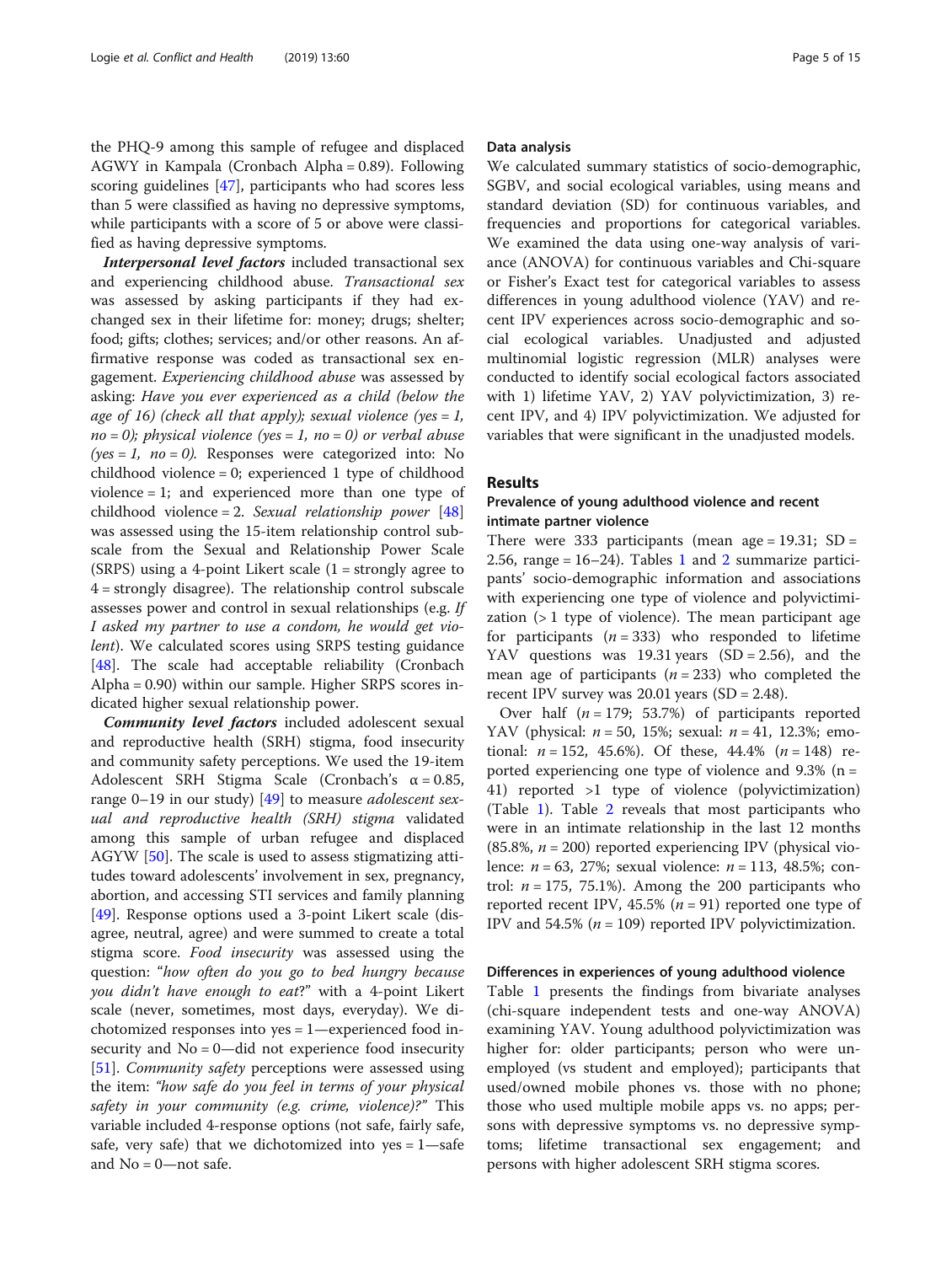| Sociodemographic factor            | Total<br>Ν | Overall $(N = 333)$             |                        | No violence reported<br>$(N = 154, 46.2\%)$ |                        | 1 type of violence<br>reported ( $N = 148$ ,<br>44.4%) |                        | +1 type of violence<br>reported $(N = 31, 9.3\%)$ |                        | $P$ value |
|------------------------------------|------------|---------------------------------|------------------------|---------------------------------------------|------------------------|--------------------------------------------------------|------------------------|---------------------------------------------------|------------------------|-----------|
|                                    |            | $\mathcal N$                    | (% )                   | $\cal N$                                    | (% )                   | Ν                                                      | (% )                   | ${\cal N}$                                        | (% )                   |           |
| Age at interview date (years)      | 333        | Mean = $19.31$ ,<br>$SD = 2.56$ | $Range =$<br>$16 - 24$ | Mean = $18.84$ ,<br>$SD = 2.36$             | $Range =$<br>$16 - 24$ | Mean = $19.60$ ,<br>$SD = 2.64$                        | $Range =$<br>$16 - 24$ | Mean = $20.23$ ,<br>$SD = 2.75$                   | $Range =$<br>$16 - 24$ | < 0.004   |
| Education                          | 333        |                                 |                        |                                             |                        |                                                        |                        |                                                   |                        | < 0.355   |
| Less than post-secondary<br>school |            | 190                             | (57.1)                 | 93                                          | (60.4)                 | 78                                                     | (52.7)                 | 19                                                | (61.3)                 |           |
| Post-secondary education           |            | 143                             | (42.9)                 | 61                                          | (39.6)                 | 70                                                     | (47.3)                 | 12                                                | (38.7)                 |           |
| Country of birth                   | 333        |                                 |                        |                                             |                        |                                                        |                        |                                                   |                        | < 0.034   |
| South Sudan                        |            | 30                              | (9.0)                  | 5                                           | (3.2)                  | 20                                                     | (13.5)                 | 5                                                 | (16.1)                 |           |
| Burundi                            |            | 111                             | (33.3)                 | 51                                          | (33.1)                 | 53                                                     | (35.8)                 | 7                                                 | (22.6)                 |           |
| DR Congo                           |            | 153                             | (45.9)                 | 80                                          | (51.9)                 | 58                                                     | (39.2)                 | 15                                                | (48.4)                 |           |
| Rwanda                             |            | 19                              | (5.7)                  | 8                                           | (5.2)                  | 10                                                     | (6.8)                  | $\mathbf{1}$                                      | (3.2)                  |           |
| Others                             |            | 20                              | (6.0)                  | 10                                          | (6.5)                  | 7                                                      | (4.7)                  | 3                                                 | (9.7)                  |           |
| Immigration status                 | 330        |                                 |                        |                                             |                        |                                                        |                        |                                                   |                        | < 0.325   |
| Refugees                           |            | 305                             | (92.4)                 | 136                                         | (90.1)                 | 140                                                    | (94.6)                 | 29                                                | (93.5)                 |           |
| Asylum seeker/undocumented         |            | 25                              | (7.6)                  | 15                                          | (9.9)                  | 8                                                      | (5.4)                  | $\overline{2}$                                    | (6.5)                  |           |
| Time in Uganda 333                 |            |                                 |                        |                                             |                        |                                                        |                        |                                                   |                        | < 0.106   |
| >1 year                            |            | 209                             | (62.8)                 | 15                                          | (9.7)                  | 6                                                      | (4.1)                  | $\overline{2}$                                    | (6.5)                  |           |
| $1-5$ years                        |            | 84                              | (25.2)                 | 87                                          | (56.5)                 | 78                                                     | (52.7)                 | 21                                                | (67.7)                 |           |
| <5 years                           |            | 40                              | (12.0)                 | 52                                          | (33.8)                 | 64                                                     | (43.2)                 | 8                                                 | (25.8)                 |           |
| Employment                         | 333        |                                 |                        |                                             |                        |                                                        |                        |                                                   |                        | 0.000     |
| Students                           |            | 155                             | (46.5)                 | 71                                          | (46.1)                 | 73                                                     | (49.3)                 | 11                                                | (35.5)                 |           |
| Employed                           |            | 46                              | (13.8)                 | 9                                           | (5.8)                  | 34                                                     | (23.0)                 | 3                                                 | (9.7)                  |           |
| Unemployed                         |            | 132                             | (39.6)                 | 74                                          | (48.1)                 | 41                                                     | (27.7)                 | 17                                                | (54.8)                 |           |
| Relationship status                | 312        |                                 |                        |                                             |                        |                                                        |                        |                                                   |                        | < 0.071   |
| No current partner                 |            | 144                             | (46.2)                 | 76                                          | (54.7)                 | 57                                                     | (39.9)                 | 11                                                | (36.7)                 |           |
| Dating one partner/<br>married     |            | 131                             | (42.0)                 | 52                                          | (37.4)                 | 65                                                     | (45.5)                 | 14                                                | (46.7)                 |           |
| Casual dating/multiple<br>partners |            | 37                              | (11.9)                 | 11                                          | (7.9)                  | 21                                                     | (14.7)                 | 5                                                 | (16.7)                 |           |
| Mobile phone ownership<br>and use  | 333        |                                 |                        |                                             |                        |                                                        |                        |                                                   |                        | 0.043     |
| No                                 |            | 95                              | 28.53                  | 53                                          | (34.4)                 | 32                                                     | (21.6)                 | 10                                                | (32.3)                 |           |
| Yes                                |            | 238                             | 71.47                  | 101                                         | (65.6)                 | 116                                                    | (78.4)                 | 21                                                | (67.7)                 |           |
| Mobile App usage                   | 333        |                                 |                        |                                             |                        |                                                        |                        |                                                   |                        | 0.000     |
| No                                 |            | 76                              | 22.82                  | 46                                          | (29.9)                 | 20                                                     | (13.5)                 | 10                                                | (32.3)                 |           |
| >1                                 |            | 52                              | 15.62                  | 32                                          | (20.8)                 | 19                                                     | (12.8)                 | $\mathbf{1}$                                      | (3.2)                  |           |
| $+1$                               |            | 205                             | 61.56                  | 76                                          | (49.4)                 | 109                                                    | (73.6)                 | 20                                                | (64.5)                 |           |
| Depressive symptoms                | 333        |                                 |                        |                                             |                        |                                                        |                        |                                                   |                        | 0.000     |
| No                                 |            | 87                              | 26.13                  | 56                                          | (36.4)                 | 28                                                     | (18.9)                 | 3                                                 | (9.7)                  |           |
| Yes                                |            | 246                             | 73.87                  | 98                                          | (63.6)                 | 120                                                    | (81.1)                 | 28                                                | (90.3)                 |           |
| Transactional sex<br>engagement    | 324        |                                 |                        |                                             |                        |                                                        |                        |                                                   |                        | 0.000     |
| No                                 |            | 238                             | (73.5)                 | 123                                         | (82.0)                 | 102                                                    | (70.8)                 | 13                                                | (43.3)                 |           |

<span id="page-5-0"></span>

|             | Table 1 Socio-demographic factors and violence among refugee/displaced adolescent girls and young women in Kampala, Uganda |  |  |  |  |
|-------------|----------------------------------------------------------------------------------------------------------------------------|--|--|--|--|
| $(N = 333)$ |                                                                                                                            |  |  |  |  |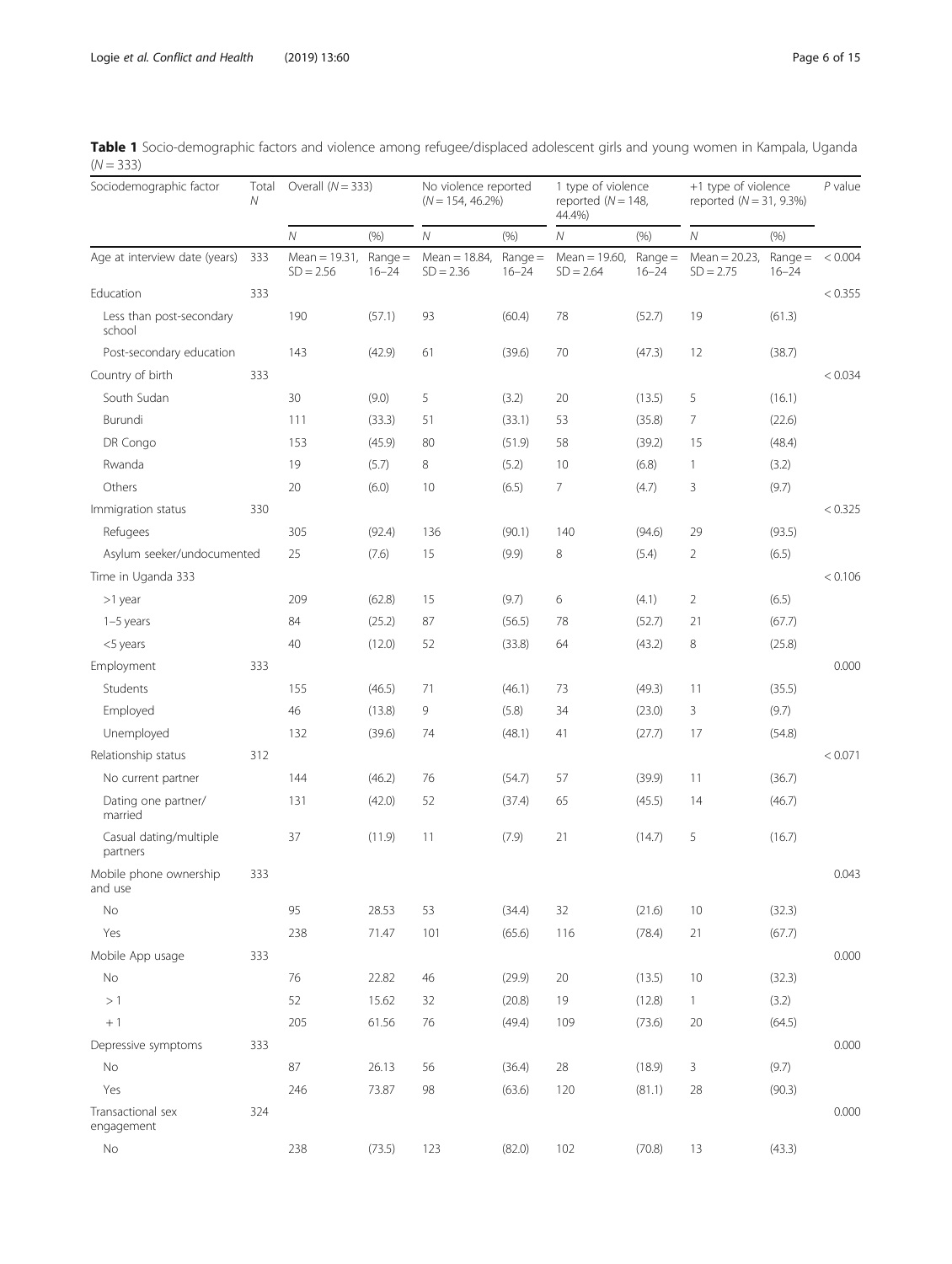| Sociodemographic factor                             | Total<br>Ν | Overall $(N = 333)$             |                        | No violence reported<br>$(N = 154, 46.2\%)$ |                        | 1 type of violence<br>reported $(N = 148,$<br>44.4%) |                        | +1 type of violence<br>reported $(N = 31, 9.3\%)$ |                        | $P$ value |
|-----------------------------------------------------|------------|---------------------------------|------------------------|---------------------------------------------|------------------------|------------------------------------------------------|------------------------|---------------------------------------------------|------------------------|-----------|
|                                                     |            | N                               | (% )                   | $\mathcal N$                                | (% )                   | N                                                    | (% )                   | N                                                 | (% )                   |           |
| Yes                                                 |            | 86                              | (26.5)                 | 27                                          | (18.0)                 | 42                                                   | (29.2)                 | 17                                                | (56.7)                 |           |
| Sexual relationship power                           | 248        | Mean = $30.27$ ,<br>$SD = 6.40$ | $Range =$<br>$11 - 44$ | Mean = $29.16$ ,<br>$SD = 5.04$             | $Range =$<br>$11 - 44$ | Mean = $31.19$ ,<br>$SD = 7.34$                      | $Range =$<br>$11 - 44$ | Mean = $30.57$ ,<br>$SD = 6.26$                   | $Range =$<br>$13 - 44$ | 0.061     |
| Adolescent sexual and<br>reproductive health stigma | 333        | Mean $= 13.92$ .<br>$SD = 4.08$ | $Range =$<br>$1 - 19$  | Mean = $13.13$ ,<br>$SD = 4.51$             | $Range =$<br>$0 - 19$  | Mean = $14.49$ ,<br>$SD = 3.35$                      | $Range =$<br>$5 - 19$  | Mean = $15.13$ ,<br>$SD = 4.40$                   | $Range =$<br>$0 - 19$  | 0.003     |
| Food insecurity                                     | 333        |                                 |                        |                                             |                        |                                                      |                        |                                                   |                        | 0.006     |
| No                                                  |            | 95                              | (28.5)                 | 42                                          | (27.3)                 | 51                                                   | (34.5)                 | 2                                                 | (6.5)                  |           |
| Yes                                                 |            | 238                             | (71.5)                 | 112                                         | (72.7)                 | 97                                                   | (65.5)                 | 29                                                | (93.5)                 |           |
| Perceived community safety                          | 333        |                                 |                        |                                             |                        |                                                      |                        |                                                   |                        | 0.544     |
| Not safe                                            |            | 143                             | (42.9)                 | 63                                          | (40.9)                 | 64                                                   | (43.2)                 | 16                                                | (51.6)                 |           |
| Safe                                                |            | 190                             | (57.1)                 | 91                                          | (59.1)                 | 84                                                   | (56.8)                 | 15                                                | (48.4)                 |           |

Table 1 Socio-demographic factors and violence among refugee/displaced adolescent girls and young women in Kampala, Uganda  $(N = 333)$  (Continued)

Note: 1. P-values were calculated using ANOVA or Chi square test \*Types of violence included verbal, physical, and sexual violence

# Differences in recent IPV experiences

Table [2](#page-7-0) illustrates the results from chi-square independent tests and one-way ANOVA examining differences associated with experiencing IPV in the last 12 months. Recent IPV polyvictimization was associated with: older age; less than post-secondary school education vs. postsecondary education; place of birth as Burundi vs. South Sudan, Rwanda and other locations; dating one partner/ married vs. no current partners or casual dating/multiple partners; lifetime transactional sex engagement; and lower sexual relationship power.

# Multinomial logistic regression of lifetime young adulthood violence experiences

Multinomial logistic regression (MLR) analyses were conducted to identify social ecological factors associated with experiencing young adulthood polyvictimization (> 16 years old). The reference category for the outcome variable was 'no violence experiences'; each category was compared to this reference group.

# Experiencing one type of young adulthood violence

In adjusted multinomial logistic regression analyses (Table [3\)](#page-9-0), experiencing one type of violence vs. no violence was significantly associated with mobile app usage, whereby participants who used > 1 mobile app had higher odds of violence than their counterparts who did not use mobile apps (AOR 9.19, 95%  $CI = 2.09$ , 40.42). The odds of experiencing violence were higher for those reporting depressive symptoms vs no depression symptoms (AOR 3.17, 95% CI = 1.43, 4.15), reporting any childhood abuse (AOR 3.97, 95%  $CI = 1.70$ , 9.27) and childhood polyvictimization (AOR 3.65, 95% CI = 1.59, 8.39) vs. those with no childhood abuse. Increased sexual relationship power (AOR 1.04,  $95\%$  CI = 1.00, 1.08) and adolescent SRH stigma (AOR 1.15, 95% CI = 1.05, 1.28) scores were associated with experiencing one type of YAV vs. no violence.

# Experiencing young adulthood polyvictimization

Adjusted multinomial logistic regression analyses (Table [3\)](#page-9-0) indicate that the odds of experiencing young adulthood polyvictimization were higher for participants reporting depressive symptoms vs. no depressive symptoms (AOR 5.72 95% CI = 1.29, 25.38) and childhood polyvictimization (AOR 5.08 95% CI = 1.38, 18.64). Sexual relationship power (AOR  $1.00\,95\%$  CI = 1.00, 1.19) and food insecurity (AOR 7.15 95% CI = 1.32, 38.89) were also associated with increased odds of young adulthood polyvictimization.

# Multinomial logistic regression of recent intimate partner violence

In multinomial logistic regression analyses social ecological factors were examined in relation to experiencing IPV in the last 12 months (recent IPV) for persons who were currently dating/in relationship(s), or had dated in the past 12 months. Experiencing one type of IPV, and IPV polyvictimization, were compared to the reference group of no violence experiences.

# Experiencing any IPV

Adjusted multinomial logistic regression analyses (Table [4\)](#page-10-0) findings indicate that participants who were dating one partner or married had higher odds of experiencing recent IPV (AOR 3.37, 95% CI = 1.22, 9.31) than those who were currently single. Participants who had casual/multiple partners had lower odds of recent IPV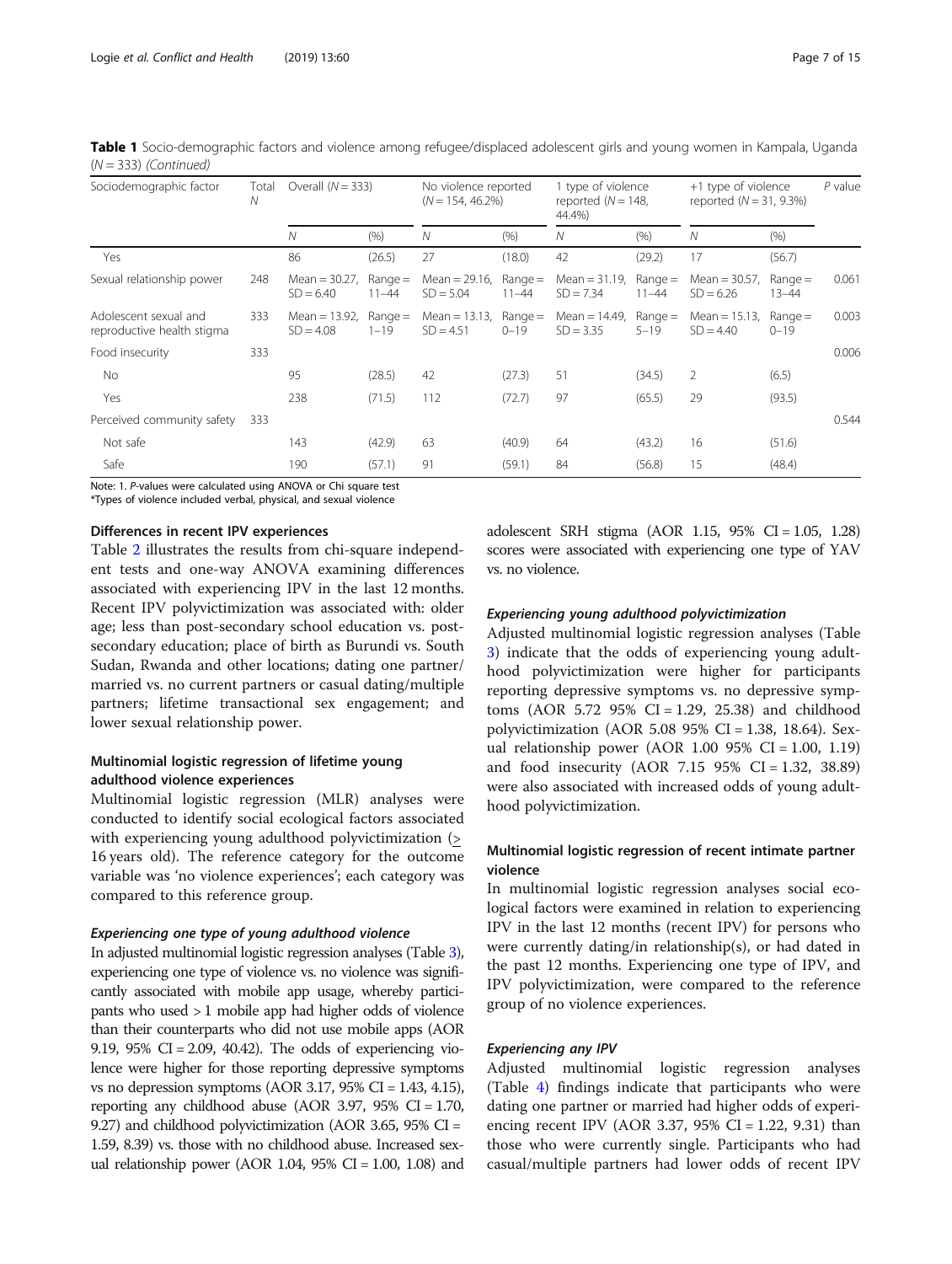| Sociodemographic factor            | Total<br>N | Overall $(N = 233)$             |                        | No violence reported<br>$(N = 33, 14.2\%)$ |                        | 1 type of violence<br>reported $(N = 91, 39.1\%)$ |                        | +1 type of violence<br>reported ( $N = 109$ ,<br>46.8%) |                        | $P$ value |
|------------------------------------|------------|---------------------------------|------------------------|--------------------------------------------|------------------------|---------------------------------------------------|------------------------|---------------------------------------------------------|------------------------|-----------|
|                                    |            | $\cal N$                        | (% )                   | ${\cal N}$                                 | (% )                   | Ν                                                 | (% )                   | ${\cal N}$                                              | (% )                   |           |
| Age at interview date (years)      | 233        | Mean = $20.01$ ,<br>$SD = 2.48$ | $Range =$<br>$16 - 24$ | Mean = $20.36$ ,<br>$SD = 2.48$            | $Range =$<br>$16 - 24$ | Mean = $19.47$ ,<br>$SD = 2.35$                   | $Range =$<br>$16 - 24$ | Mean = $20.35$ ,<br>$SD = 2.54$                         | $Range =$<br>$16 - 24$ | < 0.030   |
| Education                          | 233        |                                 |                        |                                            |                        |                                                   |                        |                                                         |                        | < 0.016   |
| Less than post-secondary<br>school |            | 116                             | (49.8)                 | 14                                         | (42.4)                 | 56                                                | (61.8)                 | 46                                                      | (42.7)                 |           |
| Post-secondary education           |            | 117                             | (50.2)                 | 19                                         | (57.6)                 | 35                                                | (38.5)                 | 63                                                      | (57.8)                 |           |
| Country of birth                   | 233        |                                 |                        |                                            |                        |                                                   |                        |                                                         |                        | < 0.000   |
| South Sudan                        |            | 23                              | (9.9)                  | $\overline{4}$                             | (12.1)                 | 13                                                | (14.3)                 | 6                                                       | (5.5)                  |           |
| Burundi                            |            | 83                              | (35.8)                 | 17                                         | (51.5)                 | 11                                                | (12.1)                 | 55                                                      | (50.5)                 |           |
| DR Congo                           |            | 98                              | (42.1)                 | 6                                          | (18.2)                 | 56                                                | (61.5)                 | 36                                                      | (33.0)                 |           |
| Rwanda                             |            | 17                              | (7.3)                  | 4                                          | (12.1)                 | 4                                                 | (4.4)                  | 9                                                       | (8.3)                  |           |
| Others                             |            | 12                              | (5.2)                  | $\overline{2}$                             | (6.1)                  | $\overline{7}$                                    | (7.7)                  | 3                                                       | (2.8)                  |           |
| Immigration status                 | 231        |                                 |                        |                                            |                        |                                                   |                        |                                                         |                        | < 0.130   |
| Refugees                           |            | 213                             | (92.2)                 | 29                                         | (87.9)                 | 86                                                | (96.6)                 | 98                                                      | (89.9)                 |           |
| Asylum seeker/undocumented         |            | 18                              | (7.8)                  | 4                                          | (12.1)                 | 3                                                 | (3.4)                  | 11                                                      | (10.1)                 |           |
| Time in Uganda 233                 |            |                                 |                        |                                            |                        |                                                   |                        |                                                         |                        | < 0.031   |
| $> 1$ year                         |            | 15                              | (6.4)                  | 3                                          | (9.1)                  | $\overline{2}$                                    | (2.2)                  | 10                                                      | (9.2)                  |           |
| $1-5$ years                        |            | 135                             | (57.9)                 | 15                                         | (45.5)                 | 50                                                | (54.9)                 | 70                                                      | (64.2)                 |           |
| $> 5$ years                        |            | 83                              | (35.6)                 | 15                                         | (45.5)                 | 39                                                | (42.9)                 | 29                                                      | (26.6)                 |           |
| Employment                         | 233        |                                 |                        |                                            |                        |                                                   |                        |                                                         |                        | 0.000     |
| Students                           |            | 93                              | (39.9)                 | 18                                         | (54.5)                 | 46                                                | (50.5)                 | 29                                                      | (26.6)                 |           |
| Employed                           |            | 43                              | (18.5)                 | 2                                          | (6.1)                  | 10                                                | (11.0)                 | 31                                                      | (28.4)                 |           |
| Unemployed                         |            | 97                              | (41.6)                 | 13                                         | (39.4)                 | 35                                                | (38.5)                 | 49                                                      | (45.0)                 |           |
| Relationship status                | 226        |                                 |                        |                                            |                        |                                                   |                        |                                                         |                        | < 0.000   |
| No current partner                 |            | 66                              | (29.2)                 | 15                                         | (46.9)                 | 22                                                | (24.7)                 | 29                                                      | (27.6)                 |           |
| Dating one partner/<br>married     |            | 123                             | (54.4)                 | 11                                         | (34.4)                 | 66                                                | (74.2)                 | 46                                                      | (43.8)                 |           |
| Casual dating/multiple<br>partners |            | 37                              | (16.4)                 | 6                                          | (18.8)                 | $\mathbf{1}$                                      | (1.1)                  | 30                                                      | (28.6)                 |           |
| Mobile phone ownership<br>and use  | 233        |                                 |                        |                                            |                        |                                                   |                        |                                                         |                        | 0.66      |
| No                                 |            | 33                              | 14.2                   | 9                                          | (4.7)                  | 11                                                | (12.1)                 | 13                                                      | (11.9)                 |           |
| Yes                                |            | 200                             | 85.8                   | 24                                         | (72.7)                 | 80                                                | (87.9)                 | 96                                                      | (88.1)                 |           |
| Mobile App usage                   | 333        |                                 |                        |                                            |                        |                                                   |                        |                                                         |                        | 0.31      |
| No                                 |            | 18                              | 7.7                    | 4                                          | (12.1)                 | $\overline{4}$                                    | (4.4)                  | 10                                                      | (8.4)                  |           |
| >1                                 |            | 36                              | 15.5                   | $\overline{4}$                             | (12.1)                 | 22                                                | (24.2)                 | 10                                                      | (16.8)                 |           |
| $+1$                               |            | 179                             | 76.8                   | 25                                         | (75.8)                 | 65                                                | (71.4)                 | 89                                                      | (81.7)                 |           |
| Depressive symptoms                | 333        |                                 |                        |                                            |                        |                                                   |                        |                                                         |                        | 0.079     |
| No                                 |            | 87                              | 26.13                  | 12                                         | (36.4)                 | 17                                                | (18.7)                 | 21                                                      | (19.3)                 |           |
| Yes                                |            | 246                             | 73.87                  | 21                                         | (63.6)                 | 74                                                | (81.3)                 | 88                                                      | (80.7)                 |           |
| transactional sex<br>engagement    | 229        |                                 |                        |                                            |                        |                                                   |                        |                                                         |                        | 0.000     |
| $\mathsf{No}$                      |            | 150                             | (65.5)                 | 24                                         | (72.7)                 | 75                                                | (83.3)                 | 51                                                      | (48.1)                 |           |

<span id="page-7-0"></span>

| Table 2 Past 12-month intimate partner violence among refugee/displaced adolescent girls and young women in Kampala (N = |  |  |  |  |
|--------------------------------------------------------------------------------------------------------------------------|--|--|--|--|
| 233)                                                                                                                     |  |  |  |  |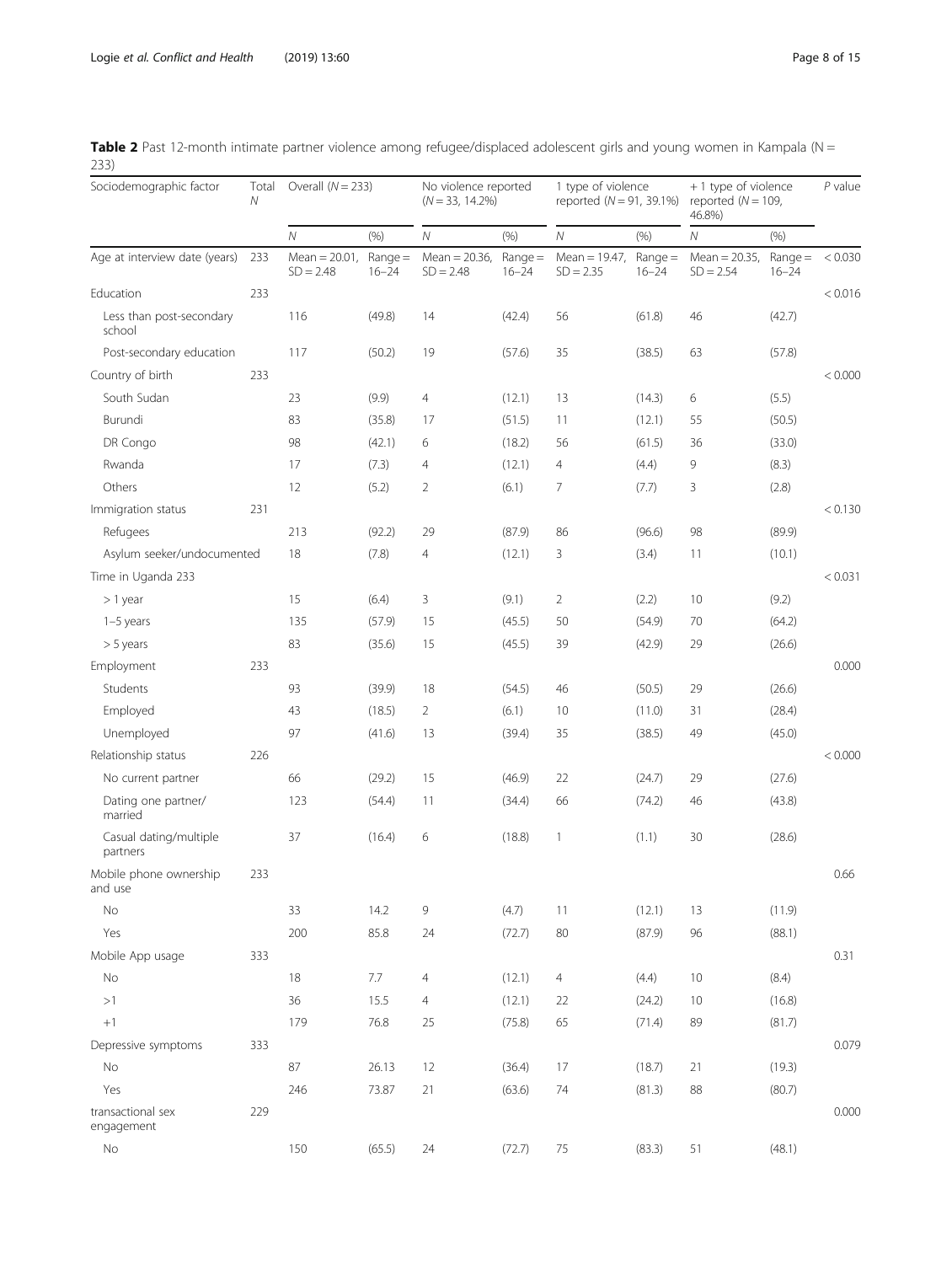| Sociodemographic factor                             | Total<br>Ν | Overall $(N = 233)$             |                        | No violence reported<br>$(N = 33, 14.2\%)$ |                        | 1 type of violence<br>reported $(N = 91, 39.1\%)$ |                        | + 1 type of violence<br>reported $(N = 109$ ,<br>46.8%) |                        | $P$ value |
|-----------------------------------------------------|------------|---------------------------------|------------------------|--------------------------------------------|------------------------|---------------------------------------------------|------------------------|---------------------------------------------------------|------------------------|-----------|
|                                                     |            | N                               | (% )                   | N                                          | (% )                   | Ν                                                 | (% )                   | N                                                       | (% )                   |           |
| Yes                                                 |            | 79                              | (34.5)                 | 9                                          | (27.3)                 | 15                                                | (16.7)                 | 55                                                      | (51.9)                 |           |
| Sexual Relationship Power                           | 233        | Mean = $30.33$ ,<br>$SD = 6.40$ | $Range =$<br>$11 - 44$ | Mean = $31.58$ ,<br>$SD = 5.85$            | $Range =$<br>$22 - 44$ | Mean = $33.36$ ,<br>$SD = 6.22$                   | $Range =$<br>$22 - 44$ | Mean = $27.42$ ,<br>$SD = 6.26$                         | $Range =$<br>$11 - 44$ | 0.000     |
| Adolescent sexual and<br>reproductive health stigma | 233        | Mean $= 13.68$ .<br>$SD = 4.08$ | $Range =$<br>$1 - 19$  | Mean = $13.36$ ,<br>$SD = 4.82$            | $Range =$<br>$1 - 19$  | Mean = $14.30$ ,<br>$SD = 3.35$                   | $Range =$<br>$4 - 19$  | Mean = $13.27$ ,<br>$SD = 3.87$                         | $Range =$<br>$3 - 19$  | 0.185     |
| Food insecurity                                     | 233        |                                 |                        |                                            |                        |                                                   |                        |                                                         |                        | 0.850     |
| No.                                                 |            | 71                              | (30.5)                 | 9                                          | (27.3)                 | 27                                                | (29.7)                 | 35                                                      | (32.1)                 |           |
| Yes                                                 |            | 162                             | (65.5)                 | 24                                         | (72.7)                 | 64                                                | (70.3)                 | 74                                                      | (67.9)                 |           |
| Perceived Community safety                          | 233        |                                 |                        |                                            |                        |                                                   |                        |                                                         |                        | 0.436     |
| Not safe                                            |            | 99                              | (42.5)                 | 11                                         | (33.3)                 | 38                                                | (41.8)                 | 50                                                      | (45.9)                 |           |
| Safe                                                |            | 134                             | (57.5)                 | 22                                         | (66.7)                 | 53                                                | (58.2)                 | 59                                                      | (54.1)                 |           |

Table 2 Past 12-month intimate partner violence among refugee/displaced adolescent girls and young women in Kampala ( $N =$ 233) (Continued)

Note: 1. P-values were calculated using ANOVA or Chi square test \*Types of violence included verbal, physical, and sexual violence

compared to their currently single counterparts (AOR

# Experiencing IPV polyvictimization

0.08,  $95\%$  CI = 0.01, 0.78).

In adjusted multinomial logistic regression analyses (Table [4\)](#page-10-0), participants who owned and used mobile phones were more likely to experience recent IPV polyvictimization than their counterparts without mobile phones (AOR 3.65 95% CI = 1.15, 11.60). Depressive symptoms were also associated with higher odds of recent IPV polyvictimization (AOR  $3.17$  95% CI = 1.14, 8.83). Participants with higher sexual relationship power had lower odds of recent IPV polyvictimization (AOR 0.84 95% CI = 0.76, 0.92).

# **Discussion**

This community-based study found alarming levels of violence in young adulthood—over half (53.8%) of participants reported experiencing any violence after the age of 16—among refugee AGYW in Kampala's urban settlements. Most participants had been in relationships in the past year, with the overwhelming majority of these (85.8%) reporting IPV in that timeframe. Recent IPV was associated with currently being in a relationship, mobile phone ownership/use and mobile app use, and lower sexual relationship power. Findings can inform practice, policy and intervention development tailored for urban refugee and displaced AGYW in Kampala.

Our finding that 54.7% of urban refugee and displaced AGYW experienced any young adulthood violence is consistent with estimates of violence experienced by non-refugee samples of AGYW living in Kampala's informal settlements (53.6%) [[22\]](#page-13-0), signalling a larger contextual issue of violence in informal settlements that

warrants urgent attention. Neighbourhood effects in slums created by shared physical and social environments may position AGYW as particularly vulnerable to violence, while simultaneously presenting the opportunity for violence interventions to realize economies of scale in slums due to these neighbourhood effects [\[52](#page-14-0)]. The prevalence of violence in this study is comparable with estimates from a multi-country study with conflictaffected adolescent girls in the DRC and Ethiopia (51.6%) [[20\]](#page-13-0) and among Congolese refugee women in Rwanda (49%) [\[53](#page-14-0)]. Notably the violence reported in this study is higher than among adolescents and young people in at large in Uganda (33.3%) [[18](#page-13-0)]. Taken together, there is an urgent need for community level violence prevention initiatives that address poverty, social exclusion and disenfranchisement in both urban refugee and urban slum communities in Kampala. Among urban refugees, these neighbourhood effects may be the most salient factors shaping violence exposure. Study implications thus point to the need for SGBV integration within larger slum health interventions to tackle violence among urban refugees—and this would entail working with host communities. This may contrast with strategies within refugee settlements that may not be as integrated with host communities.

Recent IPV was highly concerning: most (85.9%) urban refugee AGYW who were in an intimate partnership in the last year reported at least one IPV incident in the last 12 months, higher than IPV estimates among women in sub-Saharan Africa (37%) [[2](#page-12-0)], post-conflict Northern Uganda (52%) [\[14](#page-13-0)], conflict-affected South Sudan (43.1%) [[15\]](#page-13-0) and conflicted-affected DRC (68%) [[13\]](#page-13-0). We did not find comparable studies on IPV with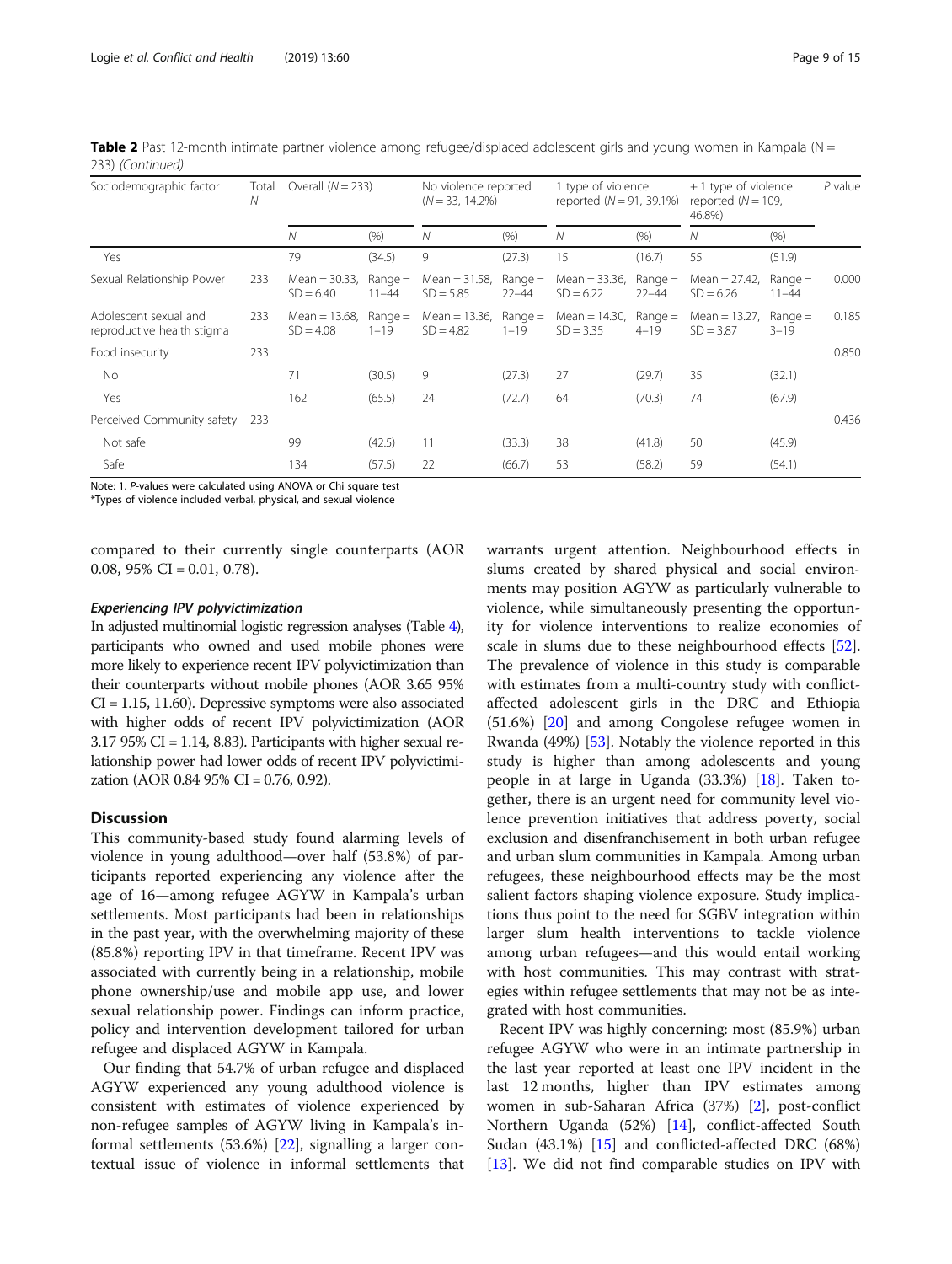| Indicators                                                                  | 1 type of violence reported | + 1 type of violence reported |                                                                                     |                       |
|-----------------------------------------------------------------------------|-----------------------------|-------------------------------|-------------------------------------------------------------------------------------|-----------------------|
|                                                                             |                             |                               | Unadjusted OR (95 CI) Adjusted OR (95 CI) Unadjusted OR (95 CI) Adjusted OR (95 CI) |                       |
| Socio-demographic factors                                                   |                             |                               |                                                                                     |                       |
| Age                                                                         | $1.13$ (1.03, 1.24)**       | 1.07(0.92, 1.24)              | $1.23$ (1.06, 1.43)**                                                               | 1.22 (0.97, 1.53)     |
| Time in Uganda $(>1$ year = 0)                                              |                             |                               |                                                                                     |                       |
| $1-5$ years                                                                 | 2.24 (0.83, 6.06)           |                               | 1.81 (0.38, 8.53)                                                                   |                       |
| <5 years                                                                    | 3.08 (0.99, 8.49)           |                               | 1.15(0.22, 6.02)                                                                    |                       |
| Relationship status (single $= 0$ )                                         |                             |                               |                                                                                     |                       |
| Dating one partner/married                                                  | $1.67$ (1.01, 2.75)*        | 1.18(0.55, 2.55)              | 1.86 (0.78, 4.42)                                                                   | 1.24(0.33, 4.61)      |
| Casual dating/multiple partners                                             | $2.55$ (1.14, 5.70)*        | 1.95 (0.63, 6.03)             | 3.14 (0.92, 10.76)                                                                  | $1.06$ $(0.17, 6.73)$ |
| Intrapersonal factors                                                       |                             |                               |                                                                                     |                       |
| Mobile phone ownership and use (Reference: No phone = 1) 1.90 (1.14, 3.18)* |                             | $0.57$ (0.20, 1.66)           | 1.10(0.48, 2.51)                                                                    | $0.34$ (0.07, 1.66)   |
| Mobile App usage $(No = 0)$                                                 |                             |                               |                                                                                     |                       |
| >1                                                                          | 1.37 (0.63, 2.96)           | 2.91 (0.57, 14.97)            | 0.99(0.19, 5.15)                                                                    | 0.15(0.01, 1.59)      |
| $+1$                                                                        | 3.29 (1.80, 6.02)***        | 9.19 (2.09, 40.42)**          | 1.21(0.52, 2.81)                                                                    | $1.06$ (0.25, 4.52)   |
| Depression (no symptoms = $0$ )                                             | 2.45 (1.45, 4.15)***        | $3.17(1.43, 7.02)$ **         | 5.33 (1.55, 18.34)                                                                  | 5.72 (1.29, 25.38)*   |
| Interpersonal factors                                                       |                             |                               |                                                                                     |                       |
| Experienced victimization as a child (no = 0)                               |                             |                               |                                                                                     |                       |
| I type of violence                                                          | $2.02$ (1.13, 3.63)**       | 3.97 (1.70, 9.27)***          | $0.89$ (0.24, 1.60)**                                                               | 1.08 (0.19, 6.09)     |
| +1 type violence                                                            | 2.41 (1.37, 4.24)**         | 3.65 (1.59, 8.39)**           | 4.29 (1.60, 11.45)**                                                                | 5.08 (1.38, 18.64)*   |
| Lifetime transactional sex ( $no = 0$ )                                     | 1.88 (1.08, 3.25)*          | 2.14 (0.95, 4.85)             | 5.96 (2.59, 13.71)***                                                               | 2.39 (0.67, 8.48)     |
| Sexual relationship power                                                   | $1.04$ (1.00, 1.08)*        | $1.06$ (1.01, 1.12)*          | 1.04 (0.98, 1.09)                                                                   | $1.09$ (1.00, 1.19)*  |
| Community factors                                                           |                             |                               |                                                                                     |                       |
| Adolescent SRH stigma                                                       | $1.09(1.03, 1.15)$ **       | $1.15$ (1.05, 1.28)**         | $1.14$ (1.02, 1.28)*                                                                | 1.12(0.96, 1.32)      |
| Food insecurity ( $no = 0$ )                                                | 0.71(0.44, 1.17)            | 0.98(0.48, 2.07)              | 5.44 (1.24, 23.79)*                                                                 | 7.15 (1.32, 38.89)*   |
| Perceived Community safety (unsafe $= 0$ )                                  | 0.91 (0.58, 1.44)           |                               | $0.65$ $(0.30, 1.41)$                                                               |                       |

<span id="page-9-0"></span>

| Table 3 Multinomial logistic regression findings of factors associated with violence among refugee/displaced adolescent girls and |  |  |  |  |  |  |
|-----------------------------------------------------------------------------------------------------------------------------------|--|--|--|--|--|--|
| young women in Kampala, Uganda (N = 333)                                                                                          |  |  |  |  |  |  |

Reference group consists of participants reporting no experience of violence after the age of 16. OR, odds ratio; CI, confidence interval; AGYW, adolescent girls and young women. Final adjusted model included: age, relationship status, mobile phone ownership, mobile app usage, depression, childhood violence, lifetime transactional sex, sexual relationship power, adolescent SRH stigma, food insecurity and community safety.  $\sp{\ast}p = 0.05$ ;  $\sp{\ast\ast}p < 0.01$ ;  $\sp{\ast\ast\ast}p < 0.000$ 

settlement-based refugee and displaced AGYW in Uganda. The recent IPV estimates in our study may have been higher as we included 'control' as a form of violence, whereas other studies only considered sexual and physical violence. Our estimates of IPV polyvictimization—experiencing more than one type of IPV—is also higher among our sample (46.8%) compared to the national average (35%) [\[18\]](#page-13-0). There is need for the expansion of the Domestic Violence Act of 2010 to respond to violence in cohabiting or dating relationships. Addressing root causes and sequalae of recent IPV among urban refugee AGYW in Kampala should be a public health priority.

Social ecological factors associated with experiencing young adulthood violence included intrapersonal (depression, mobile app usage), *interpersonal* (childhood abuse, lifetime transactional sex, sexual relationship power), and community (adolescent SRH stigma, food insecurity) level factors. Consistent with prior work [\[5](#page-13-0)] in humanitarian contexts, we found that adversities such as childhood abuse increased exposure to future violence. Studies have linked experiences of household violence, including childhood abuse, to IPV, especially among conflict-affected populations [\[26](#page-13-0)]. Our findings that childhood abuse was associated with young adulthood violence, including polyvictimization, contributes to this evidence base with conflict-affected populations. During humanitarian situations children are more susceptible to violence, that in turn may have long lasting psychosocial effects that elevate risks for future victimization [[9\]](#page-13-0). Violence occurs before, during and after conflict. For instance, a study in Cote d'Ivoire found that IPV doubled in post-conflict periods [\[54](#page-14-0)].

We also found that food insecurity was associated with increased exposure to young adulthood polyvictimization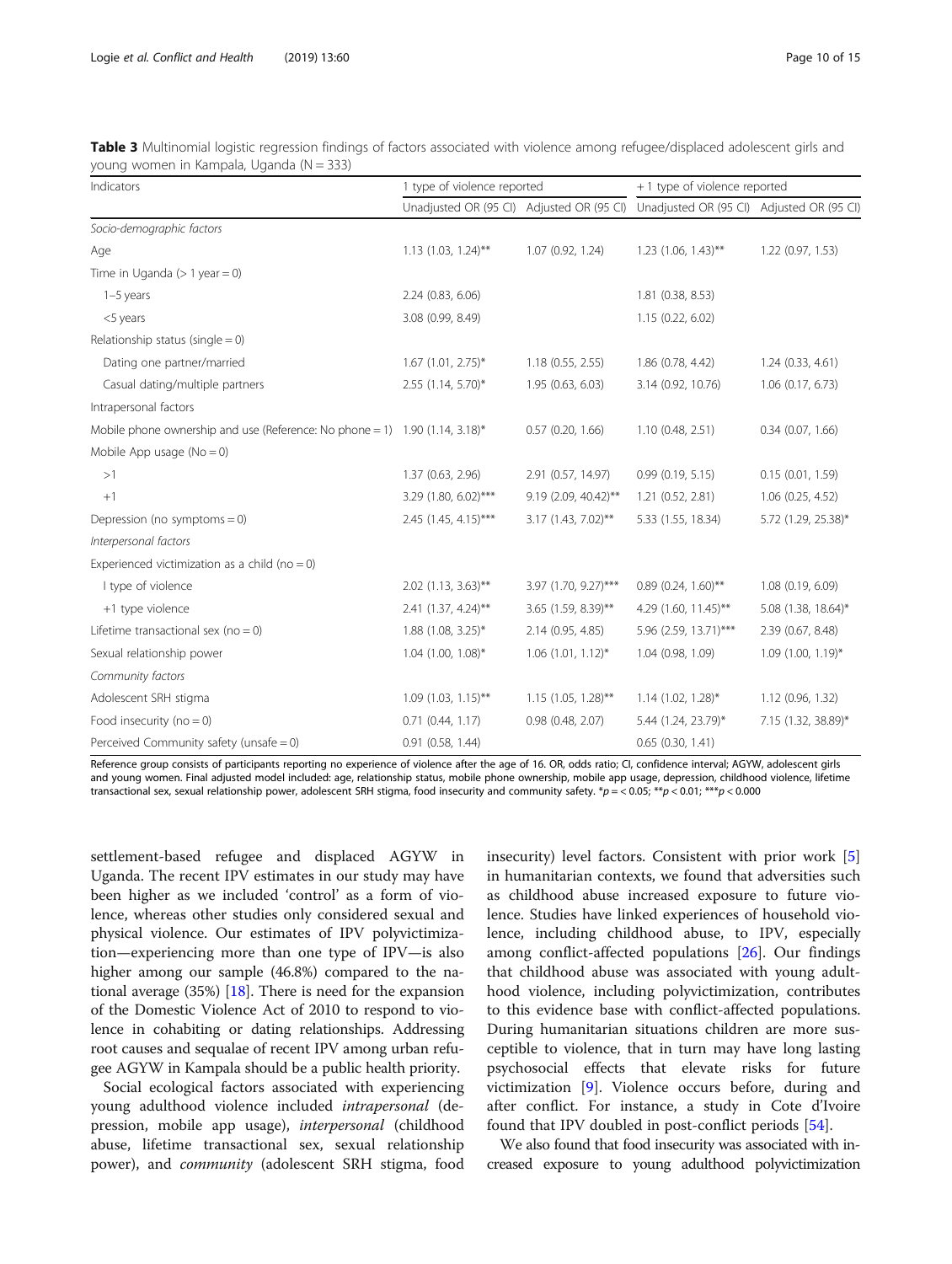|                                               | 1 type of violence experience |                      | + 1 type of violence experience |                        |  |  |
|-----------------------------------------------|-------------------------------|----------------------|---------------------------------|------------------------|--|--|
| Indicators                                    | Unadjusted OR (95 CI)         | Adjusted OR (95 CI)  | Unadjusted OR (95 CI)           | Adjusted OR (95 CI)    |  |  |
| Socio-demographic factors                     |                               |                      |                                 |                        |  |  |
| Age                                           | $0.86$ $(0.73, 1.01)$         |                      | 0.99(0.85, 1.17)                |                        |  |  |
| Time in Uganda $(>1$ year = 0)                |                               |                      |                                 |                        |  |  |
| $1-5$ years                                   | 5.00 (0.76, 32.77)            |                      | 1.40 (0.34, 5.71)               |                        |  |  |
| <5 years                                      | 3.90 (0.59, 25.70)            |                      | $0.58$ $(0.14, 2.43)$           |                        |  |  |
| Relationship status (currently single $= 0$ ) |                               |                      |                                 |                        |  |  |
| Dating one partner/married                    | 4.10 (1.64, 10.22)**          | 3.37 (1.22, 9.31)*   | 2.16 (0.87, 5.35)               | 1.25 (0.44, 3.40)      |  |  |
| Casual dating/multiple partners               | $0.11$ $(0.01, 1.04)$         | $0.08$ (0.01, 0.78)* | 2.59 (0.88, 7.58)               | 1.70(0.47, 6.11)       |  |  |
| Intrapersonal factors                         |                               |                      |                                 |                        |  |  |
| Mobile phone ownership and use ( $no = 1$ )   | $2.73$ (1.01, 7.35)*          | 2.21 (0.72, 6.80)    | $2.77$ (1.06, 7.24)*            | 3.65 $(1.15, 11.60)^*$ |  |  |
| Mobile App usage $(no = 0)$                   |                               |                      |                                 |                        |  |  |
| >1                                            | 5.49 (0.95, 31.59)            |                      | 0.99(0.19, 5.15)                |                        |  |  |
| $+1$                                          | 2.60 (0.60, 11.20)            |                      | 1.42 (0.41, 4.93)               |                        |  |  |
| Depression (no symptoms = $0$ )               | 2.49 (1.03, 6.02)*            | 2.24 (0.81, 6.21)    | 2.39 (1.02, 5.63)*              | $3.17$ (1.14, 8.83)*   |  |  |
| Interpersonal factors                         |                               |                      |                                 |                        |  |  |
| Experienced victimization as a child (no = 0) |                               |                      |                                 |                        |  |  |
| I type of violence                            | 1.49 (0.51, 4.29)             |                      | 1.69 (0.59, 4.82)               |                        |  |  |
| +1 type violence                              | 1.23 (0.48, 3.12)             |                      | 1.54(0.61, 3.87)                |                        |  |  |
| Lifetime transactional sex ( $no = 0$ )       | $0.53$ $(0.21, 1.37)$         | 0.75(0.25, 2.25)     | $2.88$ (1.22, 6.77)*            | 2.20 (0.81, 5.94)      |  |  |
| Sexual relationship power                     | 1.05(0.98, 1.12)              | 1.07(0.98, 1.16)     | $0.87$ (0.81, 0.94)***          | $0.84$ (0.76, 0.92)*** |  |  |
| Community factors                             |                               |                      |                                 |                        |  |  |
| Adolescent SRH stigma                         | 1.06 (0.96, 1.69)             |                      | 0.99(0.91, 1.09)                |                        |  |  |
| Food insecurity ( $no = 0$ )                  | $0.89$ $(0.37, 2.16)$         |                      | $0.79$ $(0.33, 1.88)$           |                        |  |  |
| Perceived Community safety (not safe $= 0$ )  | $0.69$ (0. 30, 1.61)          |                      | $0.60$ $(0.2, 1.33)$            |                        |  |  |

<span id="page-10-0"></span>

| Table 4 Multinomial logistic regression of factors associated with recent IPV among refugee/displaced adolescent girls and young |  |  |  |  |
|----------------------------------------------------------------------------------------------------------------------------------|--|--|--|--|
| women in Kampala, Uganda ( $N = 233$ )                                                                                           |  |  |  |  |

Reference group consists of participants reporting no experience of intimate partner violence in the last 12 months. OR, odds ratio; CI, confidence interval; AGYW, adolescent girls and young women. Final adjusted model included: relationship status, mobile phone ownership, depression, lifetime transactional sex, sexual relationship power, adolescent SRH stigma.  $np = 0.05$ ;  $**p < 0.01$ ;  $***p < 0.000$ 

among urban refugee and displaced AGYW. This corroborates research that identifies poverty and its sequelae—including men's frustrations with attempting to realize financial security for themselves and their families—with increased violence towards women in post-conflict Sierra Leone [\[55](#page-14-0)], Liberia [\[55\]](#page-14-0), Colombia [[31](#page-13-0)] and post-earthquake Haiti [[27\]](#page-13-0). The high violence targeting both refugee and non-refugee AGYW in Kampala's informal settlements calls for slum specific interventions to foster economic stability, upgrade physical infrastructure, and health and educational programs [\[52](#page-14-0), [56\]](#page-14-0). While we organized findings following Rubenstein and Stark's application of the social ecological model to violence in humanitarian emergencies [\[9\]](#page-13-0), our findings also align with Heise's ecological framework of violence that conceptualizes personal history (i.e. childhood abuse), microsystem (i.e. sexual relationship power), exosystem (i.e. food insecurity) and macrosystem (i.e. SRH stigma) factors related to violence against women [[57](#page-14-0)].

We also found an association between depressive symptoms and experiencing young adulthood violence. While our cross-sectional survey cannot infer causality, there is likely a reciprocal relationship between violence and depression. A systematic review of cohort studies among women reported that IPV is associated with ensuing depression, and experiencing depression is associ-ated with subsequent IPV [[36](#page-13-0)]. Depressive symptoms may include low self-esteem, low self-efficacy, social isolation and hopelessness, these symptoms may constrain persons from achieving resources and services needed to leave abusive relationships [\[38](#page-13-0)]. There is a need for longitudinal research with urban refugee and displaced AGYW to better understand temporal associations between depression and IPV.

Findings raise questions regarding the role of mobile phones and apps and vulnerability to violence among urban refugee and displaced AGYW. For instance, we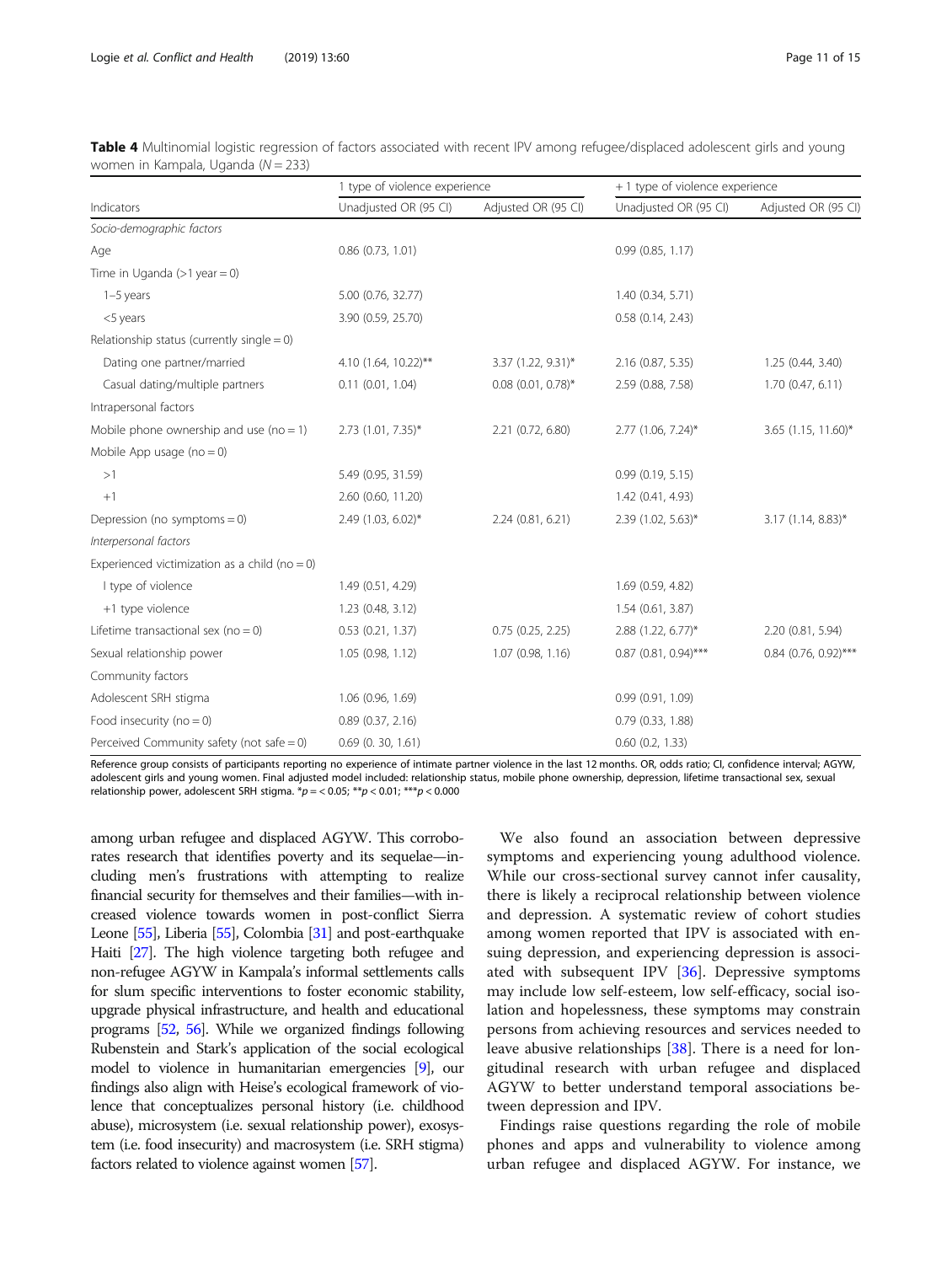found an association between using multiple mobile apps and young adulthood violence, and between mobile phone ownership and recent IPV. This corroborates literature that explores the ways that technology can facilitate SGBV toward women and girls [[29](#page-13-0)], and the need to address larger social, cultural, economic and political contexts that (re) produce gender inequitable norms that underpin SGBV. Much attention has focused on the potential of mobile phones and apps as empowering and health promoting tools [[58\]](#page-14-0), particularly for refugees [[41\]](#page-13-0). The World Health Organization's [[58](#page-14-0)] recent guidelines encouraged countries to harness the power of digital technologies to improve health outcomes. Technology-facilitated gender-based violence [\[42\]](#page-13-0) is understudied in humanitarian contexts. Future research with urban refugee AGYW can explore both the potential for violence reduction, and possible risk for harm, associated with mobile technologies [[44](#page-14-0), [45](#page-14-0)].

Sexual relationship power—control over practices and decision making in relationships— was associated with increased exposure to young adulthood violence, but acted a protective factor for recent IPV. Without longitudinal data it is difficult to understand changes over time in refugee and displaced AGYW's sexual relationship power. It is plausible that when refugee and displaced AGYW migrate to urban slums, they may experience increased social and/or economic independence and changed gender roles in urban settings compared to refugee camps/settlements and conflict situations. Consequences of increased sexual relationship power could include men using violence against women to regain dominance [\[31](#page-13-0), [55\]](#page-14-0), (re) producing broader structures of inequitable gender norms in host communities.

This may also help to understand the associations we identify between adolescent SRH stigma and young adulthood violence. While underexplored in relation to violence, adolescent SRH stigma is associated with less uptake of contraception [[59\]](#page-14-0)— an indicator of sexual decision making, a core element of sexual relationship power. It is also possible that refugee and displaced young women could experience violence as a backlash for accessing SRH services. Our finding that sexual relationship power was associated with lower odds of recent IPV reflects research in the U. S [[60\]](#page-14-0) that posits that relationship control can be protective. Women with greater control over their own and their intimate partner's behaviours and sexual decisions may be less likely to accept IPV, and/or may have the ability to access resources and support to end unhealthy relationships. It may also be a reciprocal process, whereby persons experiencing IPV may feel lower sexual relationship power. Gender power asymmetries in relationships require further attention with conflict-affected AGYW. How gender

norms and the construction of masculinities are impacted in conflict settings, particularly in urban areas, is a critical area for future research. Our findings also point to the need for gender-transformative interventions tailored for urban refugee contexts [\[61](#page-14-0)], harnessing digital technology and social media to reach both women and men of varied ages across informal settlements.

Intervention strategies for SGBV reduction tailored for urban refugee and displaced AGYW can consider both risk and protective factors across the socio-ecological framework for sustained impact. At the individual level, to address depressive symptoms, trauma-informed care can recognize and respond to trauma, promote safety and healing, and provide tools to leave IPV contexts [[62\]](#page-14-0). In areas with few trained mental health providers, refugees and displaced persons can be trained to provide trauma-informed programs with violence survivors. Lay mental health providers can improve access and use of mental health services for marginalized populations [\[63](#page-14-0)], including conflict affected persons. Digital technologies can be used to train, monitor and supervise lay mental health providers [\[58](#page-14-0), [63](#page-14-0)]. Community wide interventions can tackle inequitable gender norms rooted in cultural, social and economic systems. Structural interventions focused on economic empowerment for conflict-affected persons have the potential to address food insecurity as well as SGBV. Though there is scant evidence on the effectiveness of GBV prevention interventions in humanitarian settings, particularly for youth, [\[64\]](#page-14-0), family strengthening interventions may improve wellbeing among refugee households [\[65](#page-14-0)].

There are study limitations. First, the cross-sectional design precludes inferring causality, therefore we restricted independent variable to relationships for which temporality could be reasonably inferred. There is need for future studies to use longitudinal methods to explore causal pathways of violence toward forcibly displaced AGYW. Second, although we considered five informal settlements of Kampala, Uganda, there is need for future studies to explore the geographic and social distribution of different types of violence across communities to inform targeted community interventions and policies. Third, our study did not explore the identity of the perpetrators, or the places where AGYW experienced violence. This was part of a parent study on HIV prevention, hence we used brief assessments of violence. The use of single measures of violence means that we might not have captured the extent and levels of violence experienced by participants. Future studies should use comprehensive, standardized, multi-dimensional instruments to assess violence. Fourth, our study did not explore the overlap between YAV and IPV. There is need for future studies to asses this, for instance using advanced statistical methods such as latent class analysis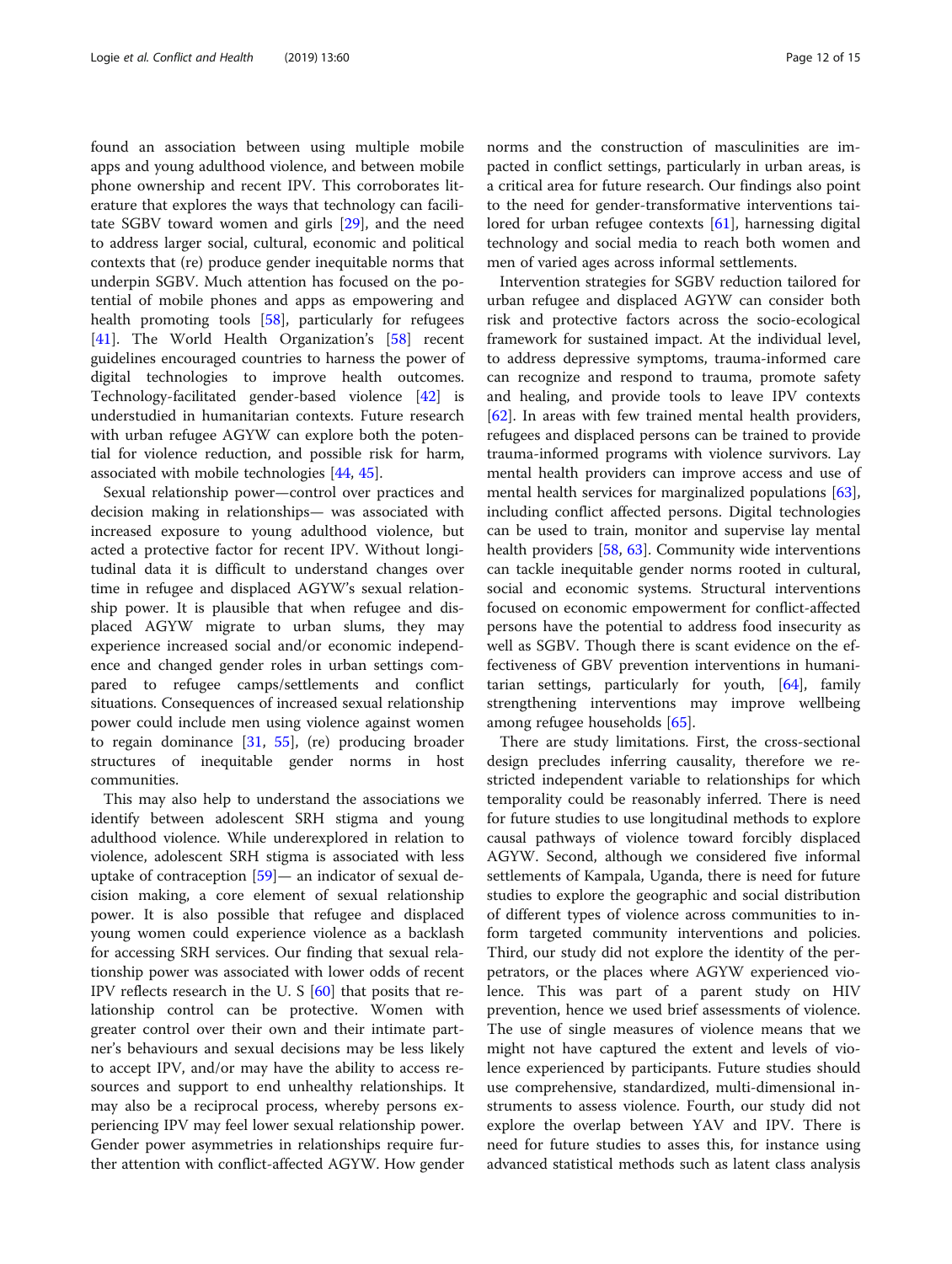<span id="page-12-0"></span>[[66\]](#page-14-0), to identify patterns of violence. Fifth, we used a non-probability sample, which means that we cannot generalize study findings. Research is needed to establish prevalence. Sixth, although our study found that mobile phone and mobile app usage were associated with violence experiences, we did not explore technology facilitated SGBV. Future studies of technology facilitated SGBV among urban refugees and displaced persons can inform technology-based interventions. Finally, due to small sub-groups we were not able to explore differences by violence across more marginalized AGYW, such as those with disabilities. This is an important area for research. Despite these limitations, our study broadens the evidence base on SGBV among urban refugee and displaced AGYW.

# Conclusion

This study provides information regarding the prevalence and correlates of young adulthood violence and recent IPV among urban refugee and displaced AGYW in Kampala's informal settlements. Findings highlight the need for comprehensive interventions that address social, economic and cultural gender-based inequities that affect both urban forcibly displaced persons and host communities. There is urgent need for studies to explore digital health technology use among urban refugee AGYW and its associations with risk for SGBV [\[42](#page-13-0)] as well as its potential use in SGBV prevention [[67](#page-14-0)]. New WHO guidelines on self-care interventions for sexual and reproductive health and rights include digital technologies and platforms as potential self-care interventions to improve autonomy and agency among AGYW [[68\]](#page-14-0). This approach conceptualizes decision making across all facets of life—including sexuality and relationships—within key principles of agency, gender equality, human rights and the lifecourse [\[69](#page-14-0)]. The potential for technologies to advance SRH self-care and rights among AGYW in humanitarian contexts is understudied and a key area for future research [\[70](#page-14-0)]. Addressing polyvictimization directly, as well as the social and structural contexts within which violence targeting AGYW is produced in families, communities and intimate relationships, is essential for advancing health, wellbeing and human rights among urban refugee and displaced AGYW.

# Acknowledgments

We acknowledge all of the peer navigators and participants, as well as collaborating agencies: Ugandan Ministry of Health, Office of the Prime Minister, Young African Refugees for Integral Development (YARID), Tomorrow Vijana, Most At Risk Populations Initiative (MARPI), and InterAid Uganda.

# Author's contributions

C.L. was the principal investigator and conceptualized the study and manuscript, led writing and contributed to the data analysis. M.O. significantly contributed to the study design, manuscript conceptualization and writing the manuscript and conducted the data analysis. S.M., R.H., K.P.I., P.K. and E.K. contributed to the study design, participant recruitment and data collection, and data interpretation. M.N. contributed to data interpretation and manuscript writing. All authors read and approved the final manuscript.

#### Authors' information

C.L is the Canada Research Chair in Global Health Equity & Social Justice with Marginalized Populations, and Associate Professor at the Factor-Inwentash Faculty of Social Work, University of Toronto, Canada. M.O. is a Kuralt post-doctoral scholar of quantitative intervention research at the School of Social Work, University of North Carolina, Chapel Hill, USA. SM is the Key Populations-focused Program Officer at the AIDS Control Program, Ugandan Ministry of Health. RH is the founder and Executive Director of Young African Refugees for Integral Development (YARID), Kampala, Uganda. KPI founded the refugee agency Tomorrow Vijana, Uganda. PK is the Executive Director of the Most At Risk Populations Initiative (MARPI) Clinic, Kampala, Uganda. EK is Senior Programmes Officer, InterAid Uganda. MN is a Scientist at the Department of Reproductive Health and Research, World Health Organization, Geneva, Switzerland.

# Funding

The study was funded by the Canadian Institutes of Health Research. C.L. was also supported by the Canada Foundation for Innovation, Canada Research Chairs program, and Ontario Ministry of Research & Innovation Early Researcher Award. Funders played no role in the design of the study or collection, analysis, interpretation of data, or writing the manuscript.

## Availability of data and materials

The datasets generated and/or analysed during the current study are not publicly available due to research ethics board restrictions but are available from the corresponding author on reasonable request and on attaining research ethics board amendments from the University of Toronto and Ugandan Ministry of Health.

## Ethics approval and consent to participate

The study received ethical approval from the University of Toronto, Canada and the Ugandan Ministry of Health. We also received permission from the Office of the Prime Minister. All participants provided informed consent to participate in the study.

## Consent for publication

Not applicable.

#### Competing interests

Authors declare they have no competing interests.

#### Author details

<sup>1</sup> Factor Inwentash Faculty of Social Work, University of Toronto, 246 Bloor Street West, Toronto, ON M5S 1V4, Canada. <sup>2</sup>Women's College Research Institute, Women's College Hospital, 76 Grenville St, Toronto, ON M5G 1N8, Canada. <sup>3</sup>School of Social Work, University of North Carolina-Chapel Hill, 325 Pittsboro ST CB#3550, Chapel Hill, NC 27599, USA. <sup>4</sup>National STI Control Unit, Mulago Hospital, Kampala, Uganda. <sup>5</sup>AIDS Control Program, Ministry of Health, Plot 6, Lourdel Road, Nakasero, Kampala, Uganda. <sup>6</sup>Most At Risk Population Initiative, Kampala, Uganda. <sup>7</sup>Young African Refugees for Integral Development (YARID), Nsambya Gogonya, Kampala, Uganda. <sup>8</sup>Tomorrow Vijana, Plot 20 Hanlon Road, Nsambya, Kampala, Uganda. <sup>9</sup>Interaid Uganda Kabaka Anjangala Road, Kampala, Uganda. 10Department of Reproductive Health and Research, World Health Organization, 20 Avenue Appia, CH-1211, 27 Geneva, Switzerland. <sup>11</sup>World Health Organization, Department of Reproductive Health and Research, including the UNDP/UNFPA/UNICEF/ WHO/World Bank Special Programme (HRP), Geneva, Switzerland.

# Received: 11 July 2019 Accepted: 27 November 2019 Published online: 17 December 2019

#### References

- 1. Inter-Agency Standing Committee. Guidelines for integrating gender-based violence interventions in humanitarian action: reducing risk, promoting resilience and aiding recovery. Geneva: IASC; 2015.
- 2. WHO. Global and regional estimates of violence against women: prevalence and health effects of intimate partner violence and non-partner sexual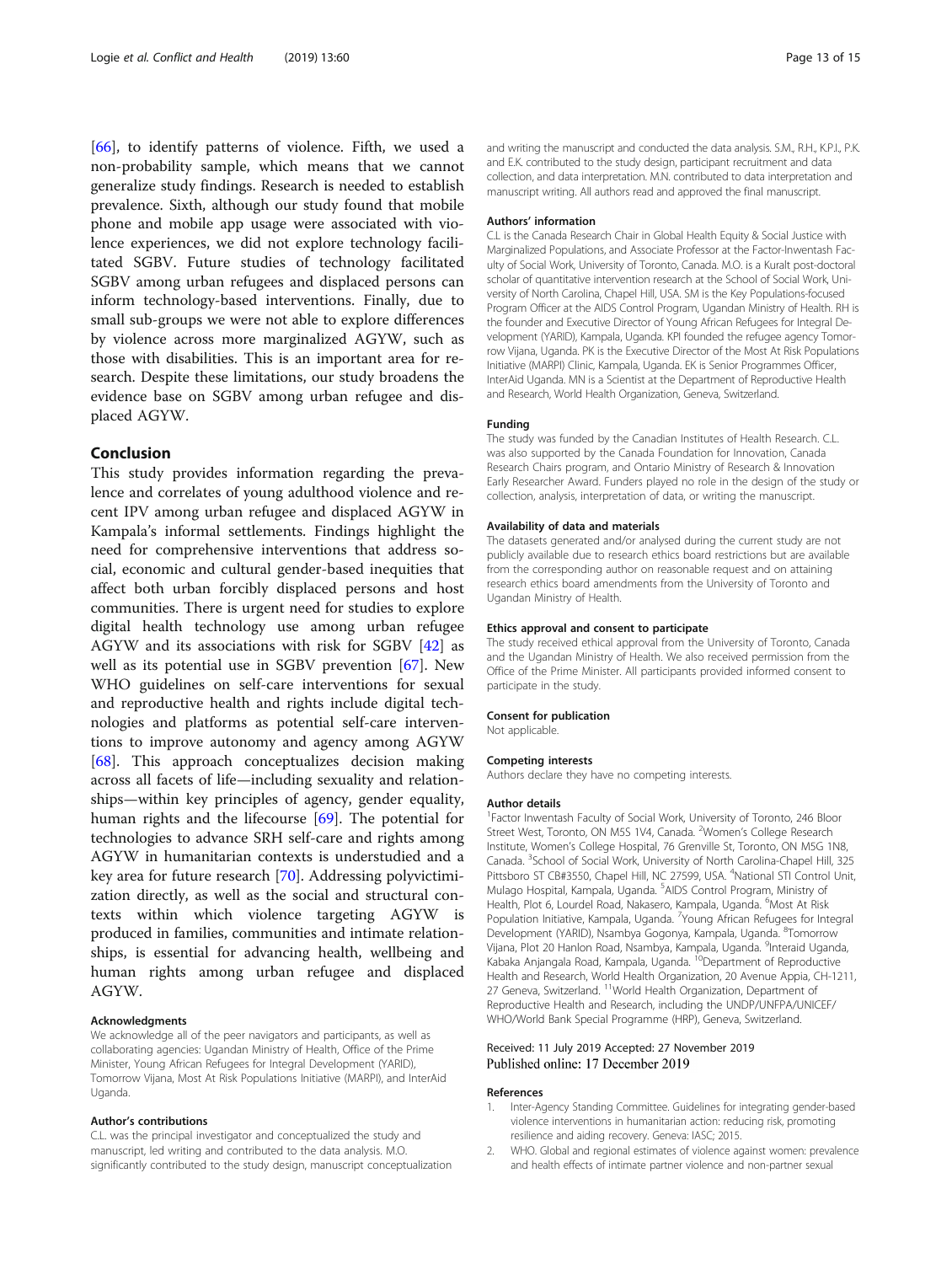<span id="page-13-0"></span>violence. Geneva: WHO; 2013. [https://www.who.int/reproductivehealth/](https://www.who.int/reproductivehealth/publications/violence/9789241564625/en/) [publications/violence/9789241564625/en/](https://www.who.int/reproductivehealth/publications/violence/9789241564625/en/). Accessed 17 Jun 2019.

- 3. Stark L, Landis D. Violence against children in humanitarian settings: a literature review of population-based approaches. Soc Sci Med. 2016;152: 125–37. [https://doi.org/10.1016/J.SOCSCIMED.2016.01.052.](https://doi.org/10.1016/J.SOCSCIMED.2016.01.052)
- 4. Vu A, Adam A, Wirtz A, et al. The prevalence of sexual violence among female refugees in complex humanitarian emergencies: a systematic review and meta-analysis. PLoS Curr. 2014; [https://doi.org/10.1371/currents.dis.](https://doi.org/10.1371/currents.dis.835f10778fd80ae031aac12d3b533ca7) [835f10778fd80ae031aac12d3b533ca7.](https://doi.org/10.1371/currents.dis.835f10778fd80ae031aac12d3b533ca7)
- 5. Stark L, Ager A. A systematic review of prevalence studies of gender-based violence in complex emergencies. Trauma Violence Abuse. 2011;12(3):127– 34. [https://doi.org/10.1177/1524838011404252.](https://doi.org/10.1177/1524838011404252)
- 6. Wirtz AL, Pham K, Glass N, et al. Gender-based violence in conflict and displacement: qualitative findings from displaced women in Colombia. Confl Health. 2014;8(1):10. <https://doi.org/10.1186/1752-1505-8-10>.
- 7. Ward J, Vann B. Gender-based violence in refugee settings. Lancet. 2002; 360(Suppl):s13–4. [https://doi.org/10.1016/S0140-6736\(02\)11802-2.](https://doi.org/10.1016/S0140-6736(02)11802-2)
- 8. Banwell S. Rape and sexual violence in the Democratic Republic of Congo: a case study of gender-based violence. J Gend Stud. 2014;23(1):45–58. [https://doi.org/10.1080/09589236.2012.726603.](https://doi.org/10.1080/09589236.2012.726603)
- 9. Rubenstein BL, Stark L. The impact of humanitarian emergencies on the prevalence of violence against children: an evidence-based ecological framework. Psychol Health Med. 2017;22(Supp 1):58–66. [https://doi.org/10.](https://doi.org/10.1080/13548506.2016.1271949) [1080/13548506.2016.1271949.](https://doi.org/10.1080/13548506.2016.1271949)
- 10. García-Moreno C, Zimmerman C, Morris-Gehring A, et al. Addressing violence against women: a call to action. Lancet. 2015;385(9978):1685–95. [https://doi.org/10.1016/S0140-6736\(14\)61830-4.](https://doi.org/10.1016/S0140-6736(14)61830-4)
- 11. Devries KM, Mak JYT, García-Moreno C, et al. The global prevalence of intimate partner violence against women. Science (80). 2013;340:6140.
- 12. Vyas S, Heise L, How do area-level socioeconomic status and gender norms affect partner violence against women? Evidence from Tanzania. Int J Public Health. 2016;61(8):971–80. [https://doi.org/10.1007/s00038-016-0876-y.](https://doi.org/10.1007/s00038-016-0876-y)
- 13. Tlapek SM. Women's status and intimate partner violence in the Democratic Republic of Congo. J Interpers Violence. 2015;30(14):2526–40. [https://doi.](https://doi.org/10.1177/0886260514553118) [org/10.1177/0886260514553118.](https://doi.org/10.1177/0886260514553118)
- 14. Saile R, Ertl V, Neuner F, Catani C. Does war contribute to family violence against children? Findings from a two-generational multi-informant study in northern Uganda. Child Abuse Negl. 2014;38(1):135–46. [https://doi.org/10.](https://doi.org/10.1016/J.CHIABU.2013.10.007) [1016/J.CHIABU.2013.10.007.](https://doi.org/10.1016/J.CHIABU.2013.10.007)
- 15. Murphy M, Bingenheimer JB, Ovince J, Ellsberg M, Contreras-Urbina M. The effects of conflict and displacement on violence against adolescent girls in South Sudan: the case of adolescent girls in the protection of civilian sites in Juba. Sex Reprod Heal Matters. 2019;27(1):1601965. [https://doi.org/10.](https://doi.org/10.1080/26410397.2019.1601965) [1080/26410397.2019.1601965.](https://doi.org/10.1080/26410397.2019.1601965)
- 16. Seddighi H, Salmani I, Javadi MH, Seddighi S. Child abuse in natural disasters and conflicts: a systematic review. Trauma Violence Abuse. 2019; 2019:152483801983597. [https://doi.org/10.1177/1524838019835973.](https://doi.org/10.1177/1524838019835973)
- 17. The UN Refugee Agency. Global trends: forced displacement in 2017. Geneva; 2018. [https://www.unhcr.org/statistics/unhcrstats/5b27be547/unhcr](https://www.unhcr.org/statistics/unhcrstats/5b27be547/unhcr-global-trends-2017.html)[global-trends-2017.html](https://www.unhcr.org/statistics/unhcrstats/5b27be547/unhcr-global-trends-2017.html). Accessed 16 Feb 2019.
- 18. MGLSD. Uganda violence against children survey findings from a national survey. Kampala: MGLSD; 2018. [https://www.unicef.org/uganda/VACS\\_](https://www.unicef.org/uganda/VACS_Report_lores.pdf) [Report\\_lores.pdf](https://www.unicef.org/uganda/VACS_Report_lores.pdf). Accessed 4 Feb 2019.
- 19. UNHCR. Uganda country refugee response plan. Nairobi: UNHCR; 2019. [https://](https://data2.unhcr.org/en/documents/download/67314) [data2.unhcr.org/en/documents/download/67314](https://data2.unhcr.org/en/documents/download/67314). Accessed 16 Feb 2019.
- 20. Stark L, Asghar K, Yu G, Bora C, Baysa AA, Falb KL. Prevalence and associated risk factors of violence against conflict-affected female adolescents: a multicountry, cross-sectional study. J Glob Health. 2017;7(1):010416. [https://doi.](https://doi.org/10.7189/jogh.07.010416) [org/10.7189/jogh.07.010416.](https://doi.org/10.7189/jogh.07.010416)
- 21. Blum RW. Youth in sub-Saharan Africa. J Adolesc Health. 2007;41(3):230–8. [https://doi.org/10.1016/j.jadohealth.2007.04.005.](https://doi.org/10.1016/j.jadohealth.2007.04.005)
- 22. Swahn MH, Dill LJ, Palmier JB, Kasirye R. Girls and young women living in the slums of kampala: prevalence and correlates of physical and sexual violence victimization. SAGE Open. 2015;5(2) [https://doi.org/10.1177/](https://doi.org/10.1177/2158244015580853) [2158244015580853](https://doi.org/10.1177/2158244015580853).
- 23. UN-Habitat. Urbanization and development: emerging futures. Nairobi, UN-Habitat; 2016. [http://wcr.unhabitat.org/main-report/.](http://wcr.unhabitat.org/main-report/) Accessed 6 Sep 2017.
- 24. Cyr K, Chamberland C, Clément M-È, et al. The impact of lifetime victimization and polyvictimization on adolescents in Québec: mental health symptoms and gender differences. Violence Vict. 2017;32(1):3–21. <https://doi.org/10.1891/0886-6708.VV-D-14-00020>.
- 25. Cyr K, Clément M-È, Chamberland C. Lifetime prevalence of multiple victimizations and its impact on children's mental health. J Interpers Violence. 2014;29(4):616–34. [https://doi.org/10.1177/0886260513505220.](https://doi.org/10.1177/0886260513505220)
- 26. Rubenstein BL, Lu LZN, MacFarlane M, Stark L. Predictors of interpersonal violence in the household in humanitarian settings: a systematic review. Trauma Violence Abuse. 2017;2017:152483801773872. [https://doi.org/10.](https://doi.org/10.1177/1524838017738724) [1177/1524838017738724](https://doi.org/10.1177/1524838017738724).
- 27. Logie CH, Daniel C, Ahmed U, Lash R. 'Life under the tent is not safe, especially for young women': understanding intersectional violence among internally displaced youth in Leogane, Haiti. Glob Health Action. 2017; 10(Suppl 2):1270816. [https://doi.org/10.1080/16549716.2017.1270816.](https://doi.org/10.1080/16549716.2017.1270816)
- 28. Rosenberg JS, Bakomeza D. Let's talk about sex work in humanitarian settings: piloting a rights-based approach to working with refugee women selling sex in Kampala. Reprod Health Matters. 2017;25(51):95–102. [https://](https://doi.org/10.1080/09688080.2017.1405674) [doi.org/10.1080/09688080.2017.1405674.](https://doi.org/10.1080/09688080.2017.1405674)
- 29. Giorgio M, Townsend L, Zembe Y, et al. Social support, sexual violence, and transactional sex among female transnational migrants to South Africa. Am J Public Health. 2016;106(6):1123–9. <https://doi.org/10.2105/AJPH.2016.303107>.
- 30. Dunkle KL, Jewkes R, Nduna M, et al. Transactional sex with casual and main partners among young south African men in the rural eastern cape: prevalence, predictors, and associations with gender-based violence. Soc Sci Med. 2007;65(6):1235–48. [http://search.ebscohost.com/login.aspx?direct=](http://search.ebscohost.com/login.aspx?direct=true&db=ccm&AN=2009675059&site=ehost-live) [true&db=ccm&AN=2009675059&site=ehost-live](http://search.ebscohost.com/login.aspx?direct=true&db=ccm&AN=2009675059&site=ehost-live).
- 31. Mootz JJ, Stark L, Meyer E, et al. Examining intersections between violence against women and violence against children: perspectives of adolescents and adults in displaced Colombian communities. Confl Health. 2019;13(1): 25. <https://doi.org/10.1186/s13031-019-0200-6>.
- 32. Barker G, Ricardo C, Nascimento M, Olukoya A, Santos C. Questioning gender norms with men to improve health outcomes: evidence of impact. Glob Public Health. 2010;5(5):539–53. [https://doi.org/10.1080/](https://doi.org/10.1080/17441690902942464) [17441690902942464.](https://doi.org/10.1080/17441690902942464)
- 33. Scott J, Averbach S, Modest AM, et al. An assessment of gender inequitable norms and gender-based violence in South Sudan: a community-based participatory research approach. Confl Health. 2013;7(1):4. [https://doi.org/10.](https://doi.org/10.1186/1752-1505-7-4) [1186/1752-1505-7-4](https://doi.org/10.1186/1752-1505-7-4).
- 34. Hall KS, Manu A, Morhe E, et al. Stigma and the social environment of adolescent sexual and reproductive health in ghana: understanding "bad girl". J Adolesc Health. 2016;58(2):S4. [https://doi.org/10.1016/j.jadohealth.](https://doi.org/10.1016/j.jadohealth.2015.10.024) [2015.10.024.](https://doi.org/10.1016/j.jadohealth.2015.10.024)
- 35. Hokororo A, Kihunrwa AF, Kalluvya S, Changalucha J, Fitzgerald DW, Downs JA. Barriers to access reproductive health care for pregnant adolescent girls: a qualitative study in Tanzania. Acta Paediatr. 2015;104(12):1291–7. [https://](https://doi.org/10.1111/apa.12886) [doi.org/10.1111/apa.12886.](https://doi.org/10.1111/apa.12886)
- 36. Bacchus LJ, Ranganathan M, Watts C, Devries K. Recent intimate partner violence against women and health: a systematic review and meta-analysis of cohort studies. BMJ Open. 2018;8(7):e019995. [https://doi.org/10.1136/](https://doi.org/10.1136/bmjopen-2017-019995) [bmjopen-2017-019995.](https://doi.org/10.1136/bmjopen-2017-019995)
- 37. Osinde MO, Kaye DK, Kakaire O. Intimate partner violence among women with HIV infection in rural Uganda: critical implications for policy and practice. BMC Womens Health. 2011;11(1):50. [https://doi.org/10.1186/1472-6874-11-50.](https://doi.org/10.1186/1472-6874-11-50)
- 38. Machisa MT, Christofides N, Jewkes R. Mental ill health in structural pathways to women's experiences of intimate partner violence. PLoS One. 2017;12(4):e0175240. <https://doi.org/10.1371/journal.pone.0175240>.
- 39. Meyer SR, Yu G, Hermosilla S, Stark L. Latent class analysis of violence against adolescents and psychosocial outcomes in refugee settings in Uganda and Rwanda. Glob Ment Health (Camb). 2017;4:1–12. [https://doi.](https://doi.org/10.1017/gmh.2017.17) [org/10.1017/gmh.2017.17](https://doi.org/10.1017/gmh.2017.17).
- 40. GSM Association. The mobile economy sub-Saharan Africa 2017. London: GSM Association; 2017. [https://www.gsmaintelligence.com/research/?file=](https://www.gsmaintelligence.com/research/?file=7bf3592e6d750144e58d9dcfac6adfab&download) [7bf3592e6d750144e58d9dcfac6adfab&download](https://www.gsmaintelligence.com/research/?file=7bf3592e6d750144e58d9dcfac6adfab&download). Accessed 7 Mar 2018.
- 41. UN Refugee Agency. Connecting Refugees: How Internet and Mobile Connectivity Can Improve Refugee Well-Being and Transform Humanitarian Action. Geneva: UN Refugee Agency; 2016. [http://www.unhcr.org/](http://www.unhcr.org/connectivity-for-refugees.html) [connectivity-for-refugees.html.](http://www.unhcr.org/connectivity-for-refugees.html)
- 42. Henry N, Powell A. Technology-facilitated sexual violence: a literature review of empirical research. Trauma Violence Abus. 2018;19(2):195–208. [https://doi.](https://doi.org/10.1177/1524838016650189) [org/10.1177/1524838016650189.](https://doi.org/10.1177/1524838016650189)
- 43. Duerksen KN, Woodin EM. Technological intimate partner violence: exploring technology-related perpetration factors and overlap with inperson intimate partner violence. Comput Hum Behav. 2019;98:223–31. [https://doi.org/10.1016/J.CHB.2019.05.001.](https://doi.org/10.1016/J.CHB.2019.05.001)